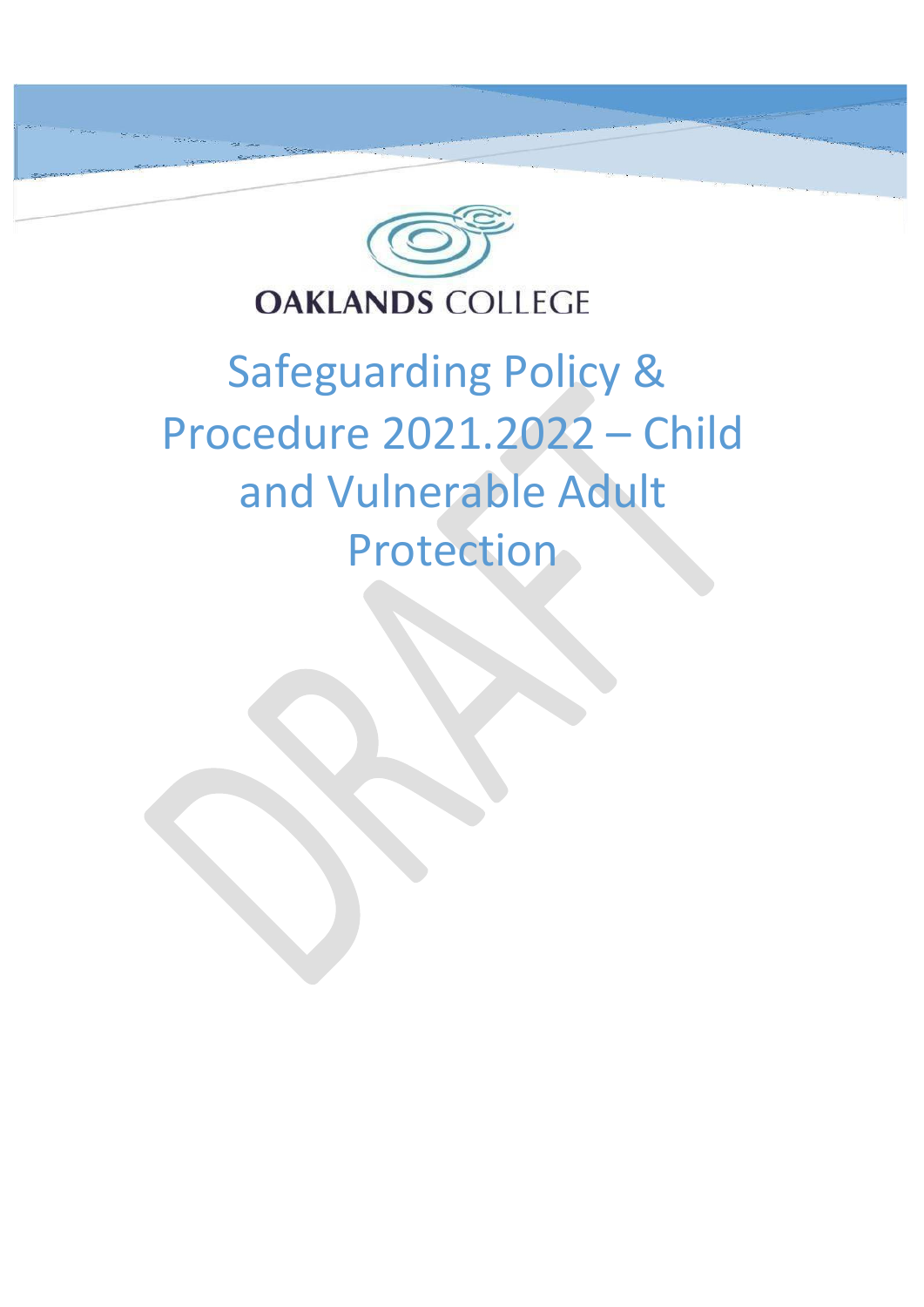

#### **SAFEGUARDING POLICY AND PROCEDURE**

#### **Policy 03**

#### **Contents:**

- **1.** Introduction
- **2.** Designated Staff with Responsibility for Safeguarding
- **3.** Policy Statement
- **4.** Prevent Duty
- **5.** Designated Staff Members
- **6.** The Governing Body
- **7.** Procedures for dealing with a Disclosure of Abuse and Reporting Concerns:
- **8.** 14 16 Students
- **9.** Support
- **10.** Indicators of abuse and neglect
- **11.** Online Safety
- **12.** Receiving an allegation about a member of staff
- **13.** Enquiries and Investigations with regards to staff
- **14.** Record Keeping
- **15.** Concerns or disclosures in relation to a Student over 18 years
- **16.** Concerns or disclosures in relation to a student in relation to a student with learning difficulties and/or physical or mental impairments, aged 18 or over.
- **17.** Children Looked After (CLA) and Carers
- **18.** Private Fostering
- **19.** Reporting to the DSL
- **20.** Use of External Contractors
- **21.** The College's Response to (UKAD) UK Anti-Doping in Sport

#### **ANNEXES:**

- **1.** Annex 1 14-16 Students
- **2.** Annex 2 The Safeguarding Team
- **3.** Annex 3 Prevent Strategy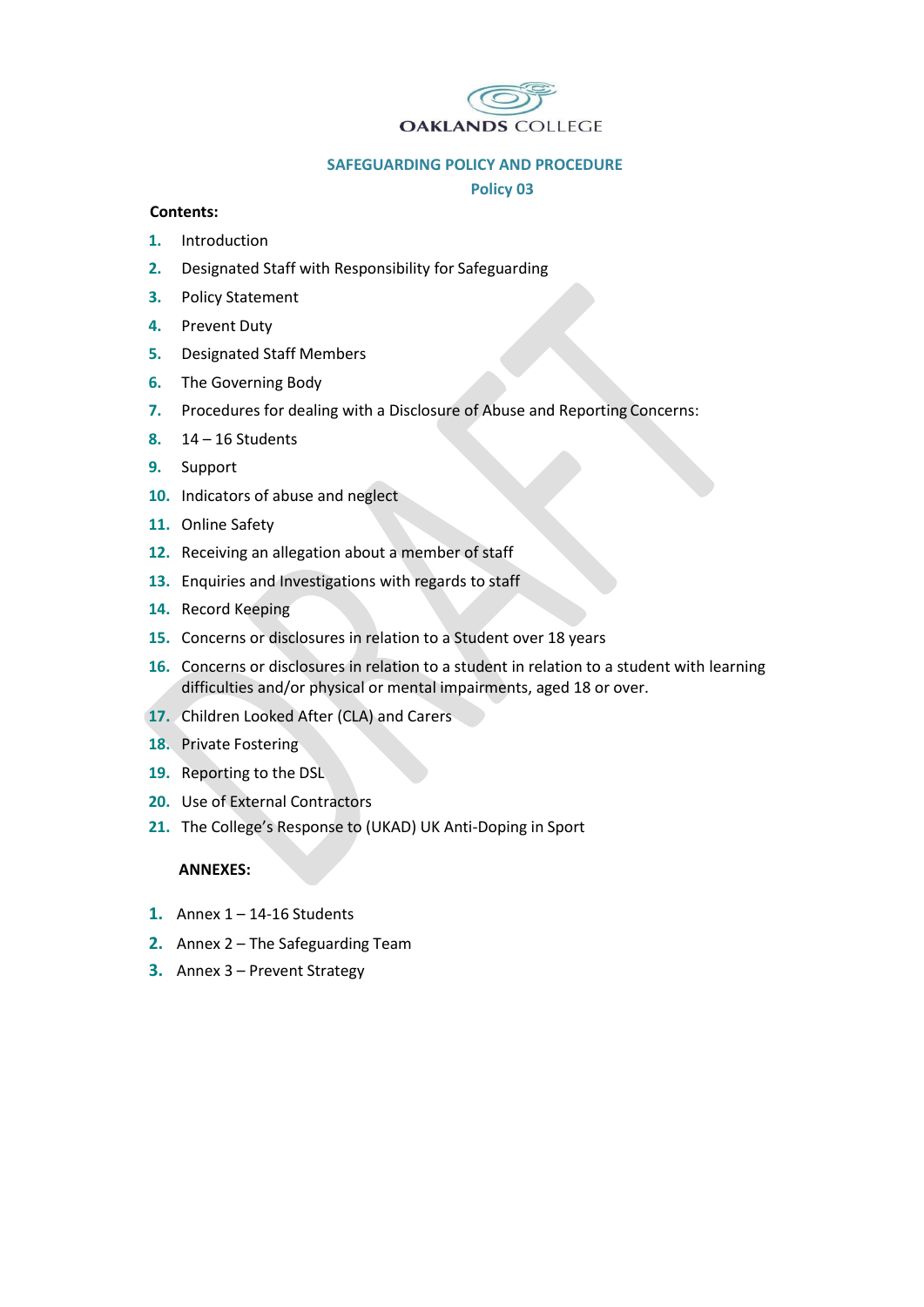### **1. Introduction**

The College is committed to safeguarding, to creating a culture of vigilance and maintaining a safe and secure environment for all our students and will ensure that action is taken to support them if abuse is suspected. The College will ensure the child's wishes and feelings are taken into account when determining what action to take and what services to provide.

In order to safeguard and promote the welfare of children, young people and vulnerable adults, the college will act in accordance with the following legislation and guidance. This policy applies to **all** staff, governors, and external organisations or individuals including contractors working within the college environment or on behalf of the College. The word "staff" is used for ease of description. The policy and procedures also apply to staff working at the College Nursery (Acorns).

- [Keeping Children safe in education 2021](https://assets.publishing.service.gov.uk/government/uploads/system/uploads/attachment_data/file/1007260/Keeping_children_safe_in_education_2021.pdf)
- [Working together to safeguard children](https://www.gov.uk/government/publications/working-together-to-safeguard-children--2)
- [Child abuse concerns: guide for practitioners](https://www.gov.uk/government/publications/what-to-do-if-youre-worried-a-child-is-being-abused--2)
- [The Children Act 1989](https://www.legislation.gov.uk/ukpga/1989/41/contents)
- The Children Act 2004
- [Education Act 2002](https://www.legislation.gov.uk/ukpga/2002/32/contents) [\(section 175\)](https://www.legislation.gov.uk/ukpga/2002/32/section/175)
- [The Children and Young Person Act 2008](https://www.legislation.gov.uk/ukpga/2008/23/contents)
- [The Safeguarding Vulnerable Groups Act 2006](https://www.legislation.gov.uk/ukpga/2006/47/contents)
- The Care Act 2014
- [The Prevent duty \(J](https://assets.publishing.service.gov.uk/government/uploads/system/uploads/attachment_data/file/439598/prevent-duty-departmental-advice-v6.pdf)une 2015)
- [Prevent Duty Guidance: for Further Education Institutes in England and Wales \(A](https://www.gov.uk/government/publications/prevent-duty-guidance/prevent-duty-guidance-for-further-education-institutions-in-england-and-wales)pril 2019)
- [Counter Terrorism and Security Act 2015](https://www.gov.uk/government/collections/counter-terrorism-and-security-bill)
- [Serious Crime Act 2015](https://www.legislation.gov.uk/ukpga/2015/9/contents)
- [Work based learners and the prevent Statutory Duty September 2018](https://assets.publishing.service.gov.uk/government/uploads/system/uploads/attachment_data/file/744673/Work_Based_Learners_Guidance.pdf)
- [Hertfordshire Safeguarding Children Board Inter-agency Child Protection and Safeguarding Children](https://hertsscb.proceduresonline.com/)  **Procedures**
- [Working Together to Safeguard Children \(J](https://www.gov.uk/government/publications/working-together-to-safeguard-children--2)uly 2018)
- [The Education \(Pupil Information\) \(England\) Regulations 2005](https://www.legislation.gov.uk/uksi/2005/1437/contents)
- [Female Genital Mutilation Act 2003](https://www.legislation.gov.uk/ukpga/2003/31/contents) [\(Section 74](https://www.legislation.gov.uk/ukpga/2015/9/section/74)[, Serious Crime Act 2015\)](https://www.legislation.gov.uk/ukpga/2015/9/contents)
- Police Act 1997
- [Homelessness Reduction Act \(2017\)](https://www.legislation.gov.uk/ukpga/2017/13/contents)
- [Sexual Offenses Act \(2003\)](https://www.legislation.gov.uk/ukpga/2003/42/contents)
- [Sexual violence and sexual harassment between children in schools and colleges \(May 2018\)](https://www.gov.uk/government/publications/sexual-violence-and-sexual-harassment-between-children-in-schools-and-colleges)

| Ref                      | 03                |
|--------------------------|-------------------|
| Last Review date         | September 2021    |
| <b>Issuing Authority</b> | Corporation & SMT |
| Version                  | q                 |

| Ref               | 03                | <b>Postholder Responsible for Review</b> | Director of Inclusion and Progression |
|-------------------|-------------------|------------------------------------------|---------------------------------------|
| Last Review date  | September 2021    | <b>Next Review Date</b>                  | July 2022                             |
| Issuing Authority | Corporation & SMT | <b>Primary Distribution</b>              | SMT/Heads of Department/Intranet      |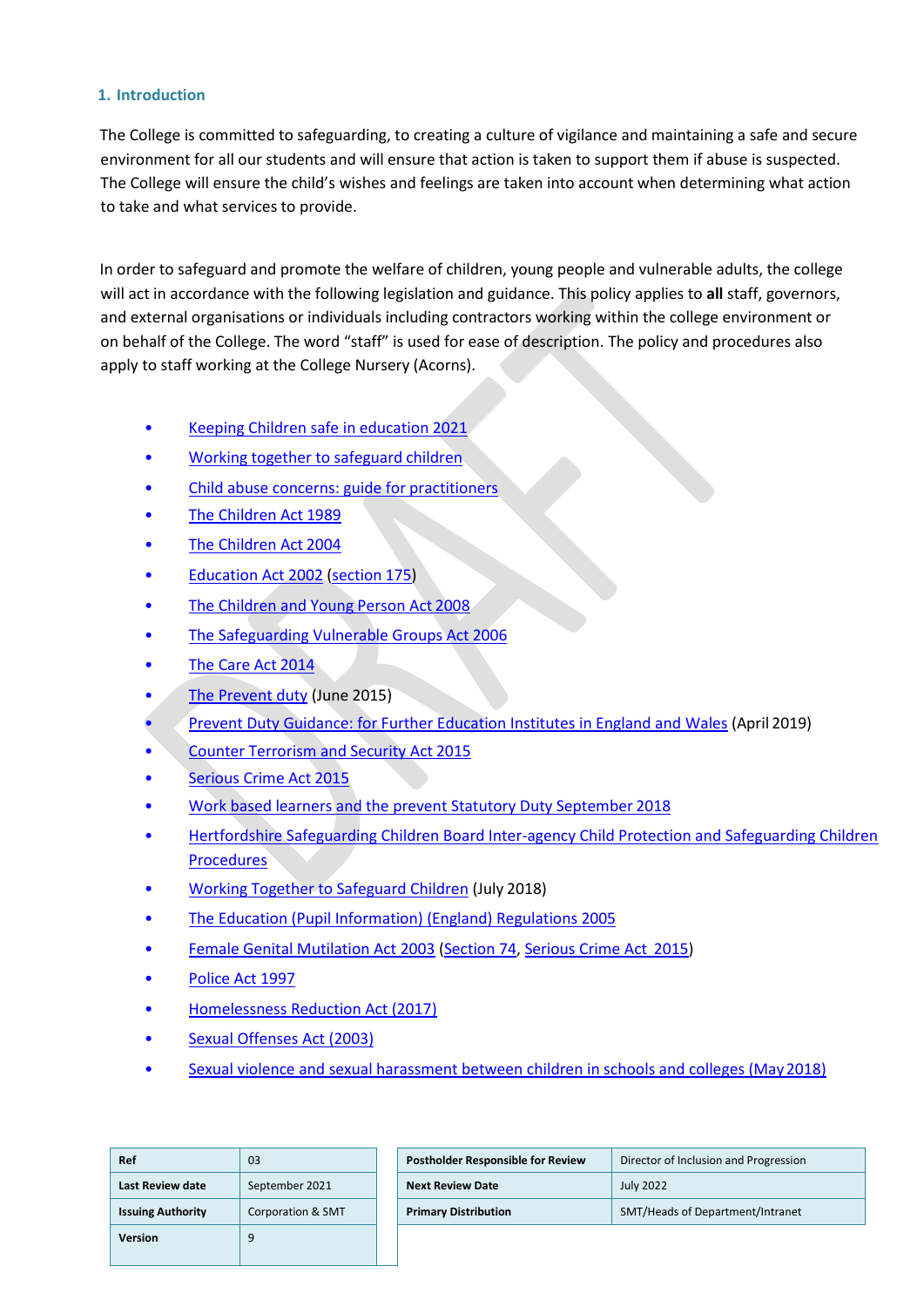- [School attendance: guidance for schools \(Aug 2020\)](https://assets.publishing.service.gov.uk/government/uploads/system/uploads/attachment_data/file/907535/School_attendance_guidance_for_2020_to_2021_academic_year.pdf)
- [Children missing education: Statutory guidance for local authorities \(September 2016\)](https://assets.publishing.service.gov.uk/government/uploads/system/uploads/attachment_data/file/550416/Children_Missing_Education_-_statutory_guidance.pdf)
- **Missing Children and Adults strategy (2011)**

| Ref                      | 03                |
|--------------------------|-------------------|
| Last Review date         | September 2021    |
| <b>Issuing Authority</b> | Corporation & SMT |
| Version                  | q                 |
|                          |                   |

| <b>Ref</b>               | 03                           | <b>Postholder Responsible for Review</b> | Director of Inclusion and Progression |
|--------------------------|------------------------------|------------------------------------------|---------------------------------------|
| Last Review date         | September 2021               | <b>Next Review Date</b>                  | <b>July 2022</b>                      |
| <b>Issuing Authority</b> | <b>Corporation &amp; SMT</b> | <b>Primary Distribution</b>              | SMT/Heads of Department/Intranet      |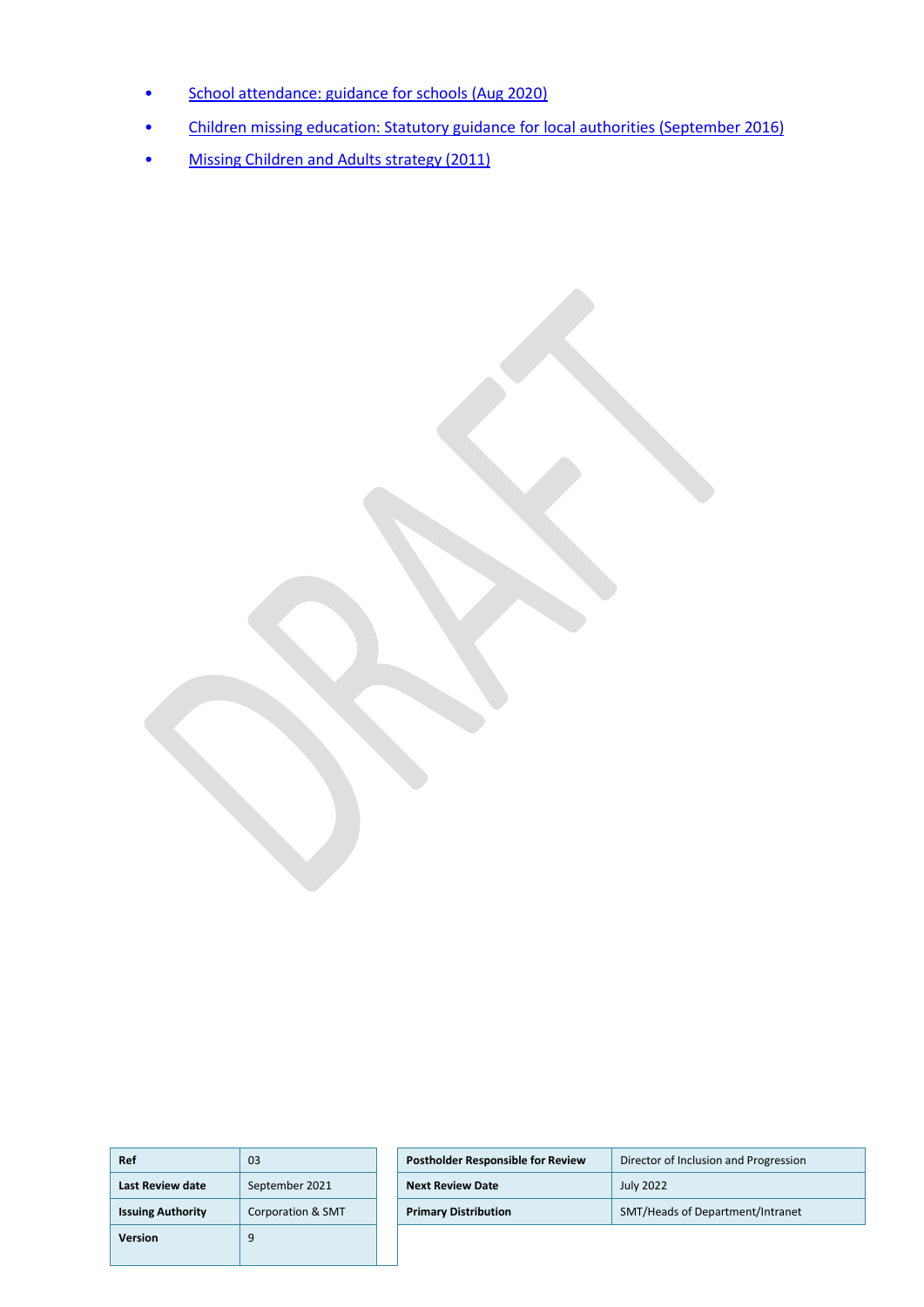The College will keep its policy and procedures under review to take account of any new Government legislation, regulations or best practice documents to ensure that staff are kept fully up to date with their responsibilities and duties with regard to the safety and well-being of children and vulnerable adults.

# **2. Designated Staff with Responsibility for Safeguarding**

The ultimate responsibility for safeguarding students and staff rests with the Principal and Chief Executive. However, responsibilities are delegated throughout all levels of the organisation, identifying individuals with responsibilities for safeguarding.

It is important that everyone is aware of the legal responsibilities and works together to maintain high standards with regards to safeguarding. Everyone must know what lines of communication and levels of responsibility exist to ensure that all Safeguarding, safety, health and environment matters are dealt with efficiently and effectively.

This policy is supported by other policies, procedures and guidelines which have been identified as necessary to protect the safety and health of employees, students and other people who may attend the College campuses, including safeguarding all who learn or work or visit all facilities. It applies to all College employees and Students and covers all locations where they learn or work.

The Designated Senior Lead (DSL) with overall responsibility for safeguarding issues relating to child protection, vulnerable adults and Prevent Duty is Nicola Caiger, Director of Progression and Inclusion. The Deputy DSLs are Emily Slater, Safeguarding and Wellbeing Manager, and Roxanne Lowe, Head of Learning for Independence and Future Employment (L.I.F.E.).

These staff are senior members of the College management team and have a key duty to take lead responsibility for raising awareness of issues relating to the welfare of children and young or vulnerable people, and the promotion of a safe environment for students within the College campuses.

The DSLs have all received training in child and young or vulnerable Student safeguarding and welfare issues and multi –agency working, as required by the Hertfordshire Safeguarding Children Partnership (HSCP) and will receive appropriate refresher training and or updates every 2 years. The DSLs should keep up to date with developments in all relevant protection issues.

The designated senior lead role is responsible for:

- Overseeing the referral of cases of suspected abuse or allegations to the relevant investigating agencies
- Providing advice and support to other staff on issues relating to child and young or vulnerable people's protection
- Maintaining a proper record of any protection referral, complaint or concern (even where that concern does not lead to a referral)

| Ref                      | 03                           |
|--------------------------|------------------------------|
| Last Review date         | January 2021                 |
| <b>Issuing Authority</b> | <b>Corporation &amp; SMT</b> |
| Version                  | 8                            |
|                          |                              |

| <b>Ref</b>        | 03                | <b>Postholder Responsible for Review</b> | Director of Inclusion and Progression |
|-------------------|-------------------|------------------------------------------|---------------------------------------|
| Last Review date  | January 2021      | <b>Review Date</b>                       | July 2021                             |
| Issuing Authority | Corporation & SMT | <b>Primary Distribution</b>              | SMT/Heads of Department/Intranet      |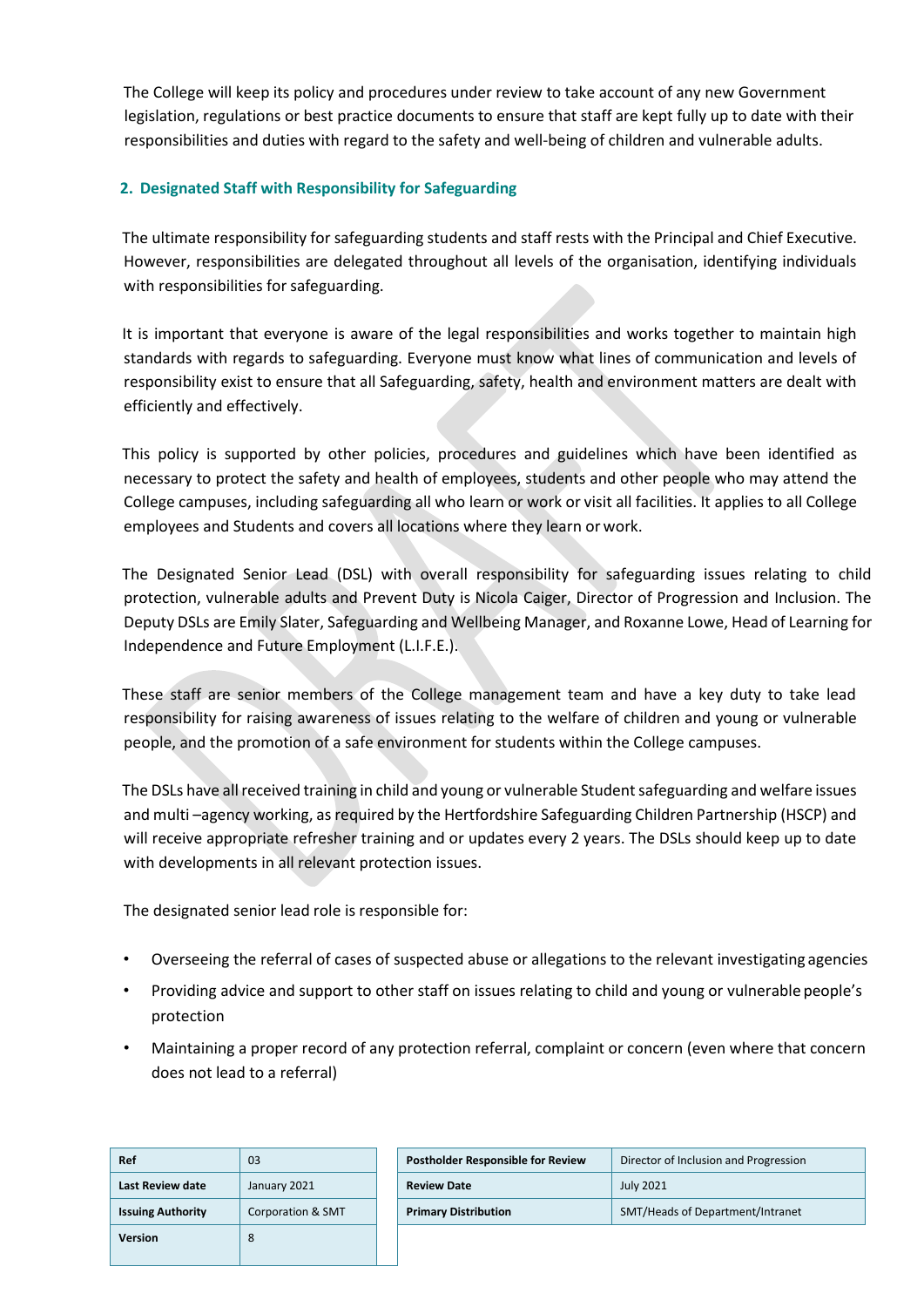- Ensuring the college adheres to the Mandatory Reporting Duty Section 5B of the Female Genital Mutilation Act 2003 (as inserted by section 74 of the Serious Crime Act 2015). Statutory duty to report to the police where they discover (either through disclosure by the victim or visual evidence) that FGM appears to have been carried out on a girl under 18
- **[FGM Reporting](https://www.gov.uk/government/publications/multi-agency-statutory-guidance-on-female-genital-mutilation)**
- Ensuring that parents of children and young or vulnerable people within the College are aware of the College's Safeguarding policy
- Ensuring the Principal and Chief Executive is briefed of any relevant safeguarding incident or issues that arise.
- Liaising with local authorities, Children's and adult services, Hertfordshire Safeguarding Children's Partnership (HSCP), and other appropriate agencies
- Liaising with local schools DSLs if a Safeguarding concern is raised in relation to a student (14-16).
- Liaising with external safeguarding and specialist agencies over suspected cases of abuse and contributing to the inter-agency strategy discussions.
- Providing guidance to parents, students and staff about how to obtain suitable support relating to safeguarding issues and how to access the policy.
- Liaising with secondary schools which send students to the College to ensure that appropriate arrangements are in place for students before they start.
- Liaising with employers and training organisations that receive children or young or vulnerable people from the College on long term placements to ensure that appropriate safeguards are put in place.
- Ensuring that staff receive basic training in protection issues and are aware of the College's safeguarding procedures. An annual report will be taken to the governing body of the College setting out how the College has discharged its duties. The DSL is responsible for reporting deficiencies in procedure or policy identified by the HSCP (or other external agencies) to the governing body at the earliest opportunity.

# **The College is committed to ensuring that it:**

- Provides a safe environment for all its students to learn and taking action to enable all students to have the best outcomes
- Identifies children and young or vulnerable people who are suffering, or likely to suffer significant harm, and are protected from maltreatment. Preventing impairment of children's mental and physical health or development. Takes appropriate action to help ensure that such children and young or vulnerable people are kept safe, both at home, at the College and online.
- Will refer concerns that a child or young or vulnerable person might be at risk of significant harm to Social Services or an appropriate agency.

| Ref                      | 03                | <b>Postholder Responsible for Review</b> | Director of Inclusion and Progression |
|--------------------------|-------------------|------------------------------------------|---------------------------------------|
| Last Review date         | January 2021      | <b>Review Date</b>                       | <b>July 2021</b>                      |
| <b>Issuing Authority</b> | Corporation & SMT | <b>Primary Distribution</b>              | SMT/Heads of Department/Intranet      |
| <b>Version</b>           | 8                 |                                          |                                       |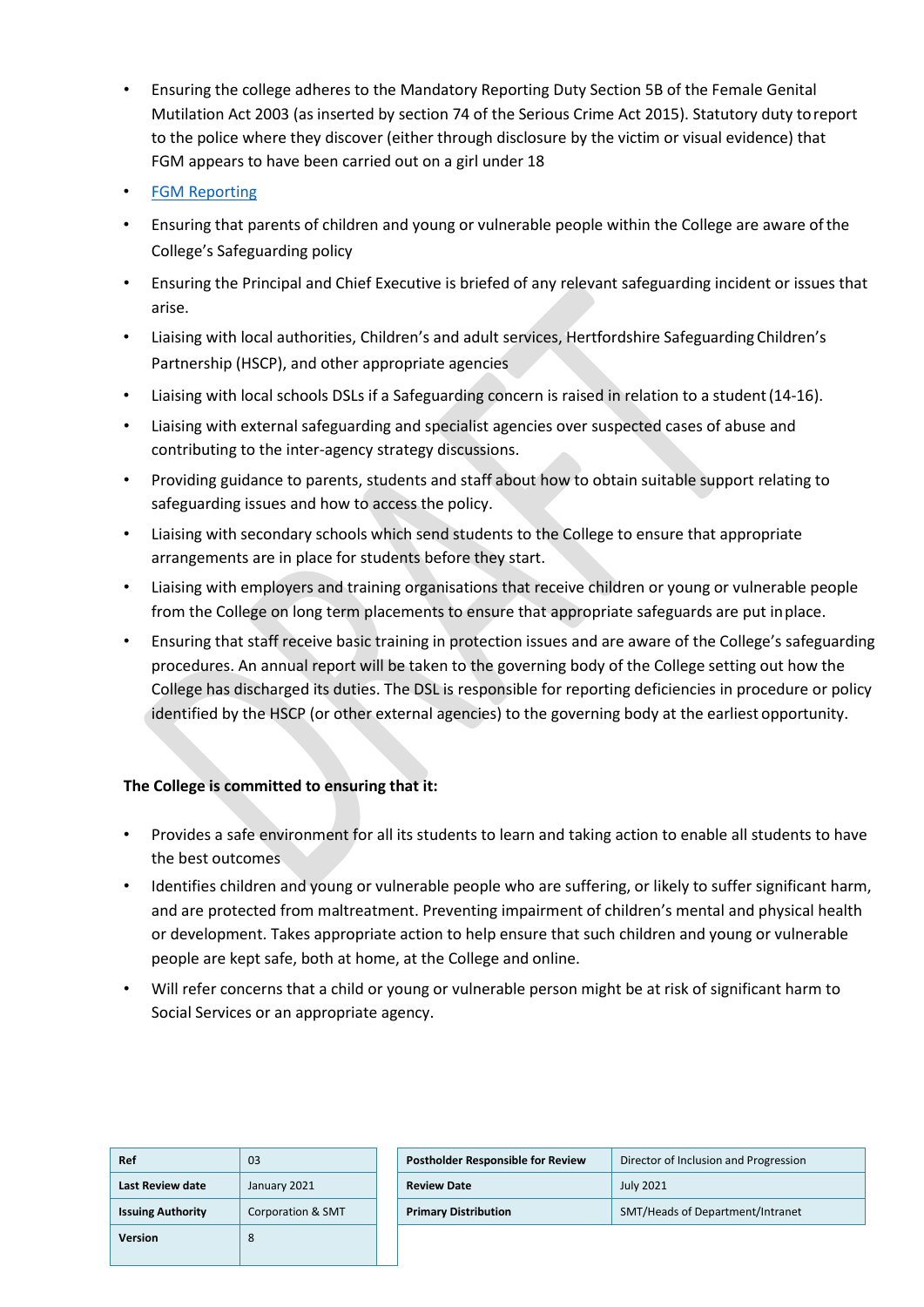- Raises awareness of issues relating to the welfare of children and young or vulnerable people and the promotion of a safe environment for the children and young or vulnerable people learning within the College campuses.
- The College is unequivocal in its position that **All** staff and students have a responsibility to provide a welcoming and safe environment, where respect is a core behaviour that is expected and where any form of bullying or harassment is not tolerated, differences are celebrated, and all students feel valued and treated with dignity and respect. The College will take all allegations seriously and provide support to any student who feels they are being bullied or harassed
- Ensures staff and managers understand the risks posed by adults or young people who use the internet to bully, groom or abuse children, young people and vulnerable adults and support them in learning how to keep themselves safe.
- Aids the identification of children and young or vulnerable people at risk of significant harm and provide procedures for reporting concerns.
- Establishes procedures for reporting and dealing with allegations of abuse against members of staff. Recruits staff and volunteers safely ensuring all necessary checks are made and reviews policies and procedures annually. All Staff and Governors will receive safeguarding awareness training and updates.
- Provides training for all staff working with children and young or vulnerable people adequately to familiarise them with protection issues and responsibilities and the College procedures and policies, attending appropriate refresher training at least every 3 years.
- The Safeguarding officers are responsible for the first response to operational safeguarding concerns. The Safeguarding and Wellbeing Manager will oversee the referral of cases of suspected abuse or other allegations to relevant agencies and regularly report to the Designated Safeguarding Lead

The Safeguarding Policy and Procedures should be read in conjunction with the College's HR policies and procedures including Recruitment and Selection, DBS Policy and procedure, Professional Standards, Student Behaviour Procedure, Bullying and Harassment policy, IT Acceptable Use Policy.

Children are those students under 18 years or age who may be on a:

- 14-16 Practical Learning Opportunities Programme
- 16 18 study programme (including those in Residential provision), traineeship and apprenticeship This policy also covers children accessing Acorns nursery.

**Vulnerable Adults** are those students defined (under the Protection of Vulnerable Adults Regulations 2002) as:

(1) 'a person aged 18 or over who is receiving services of a type listed in paragraph (2) below and in consequence of a condition of a type listed in paragraph (3) below has a disability of a type listed in paragraph (4) below.

| Ref                      | 03                |
|--------------------------|-------------------|
| Last Review date         | January 2021      |
| <b>Issuing Authority</b> | Corporation & SMT |
| Version                  | 8                 |

•

| Ref               | 03                | <b>Postholder Responsible for Review</b> | Director of Inclusion and Progression |
|-------------------|-------------------|------------------------------------------|---------------------------------------|
| Last Review date  | January 2021      | <b>Review Date</b>                       | <b>July 2021</b>                      |
| Issuing Authority | Corporation & SMT | <b>Primary Distribution</b>              | SMT/Heads of Department/Intranet      |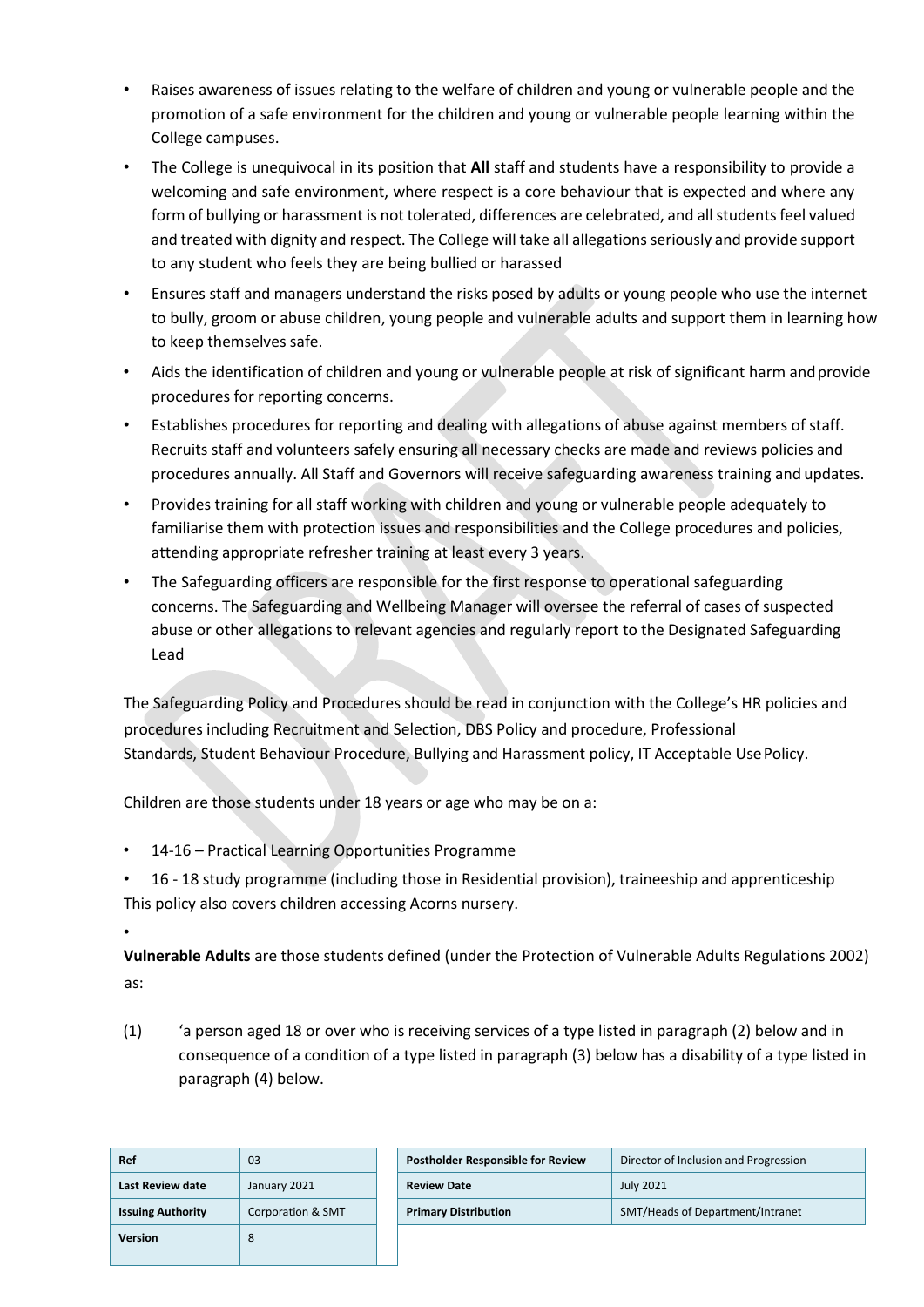- (2) The services are:
	- (a) accommodation and nursing or personal care in a care home.
	- (b) personal care or nursing or support to live independently in his own home.
	- (c) any services provided by an independent hospital, independent clinic, independent medical agency or National Health Service body.
	- (d) social care services; or
	- (e) any services provided in an establishment catering for a person with learning difficulties.

### (3) The conditions are

- (a) a learning or physical disability.
- (b) a physical or mental illness, chronic or otherwise, including an addiction to alcohol or drugs.
- (c) a reduction in physical or mental capacity

The disabilities are

- (d) a dependency upon others in the performance of, or a requirement for assistance in the performance of, basic physical functions.
- (e) severe impairment in the ability to communicate with others; or
- (f) Impairment in a person's ability to protect himself from assault, abuse or neglect.

# **3. Policy Statement**

**All** College staff, including contactors, have a collective and individual duty of care to ensure that they fulfil their responsibilities to prevent the abuse of children and vulnerable adults, to refer any abuse discovered or suspected and to prevent students from being drawn into terrorism.

The College will ensure that the college operates safe recruitment procedures and ensures that all appropriate checks are carried out on new staff including volunteers who will work or come into contact with children ensuring compliance with the statutory requirements. The Recruitment and Selection policy specifies the criminal disclosure procedure, and this is monitored by the Human Resources department.

The college will comply with the Education (Restriction of Employment) Regulations 2000 and report to the

| Ref                      | 03                           |
|--------------------------|------------------------------|
| Last Review date         | January 2021                 |
| <b>Issuing Authority</b> | <b>Corporation &amp; SMT</b> |
| Version                  | 8                            |

| Ref               | 03                | <b>Postholder Responsible for Review</b> | Director of Inclusion and Progression |
|-------------------|-------------------|------------------------------------------|---------------------------------------|
| Last Review date  | January 2021      | <b>Review Date</b>                       | <b>July 2021</b>                      |
| Issuing Authority | Corporation & SMT | <b>Primary Distribution</b>              | SMT/Heads of Department/Intranet      |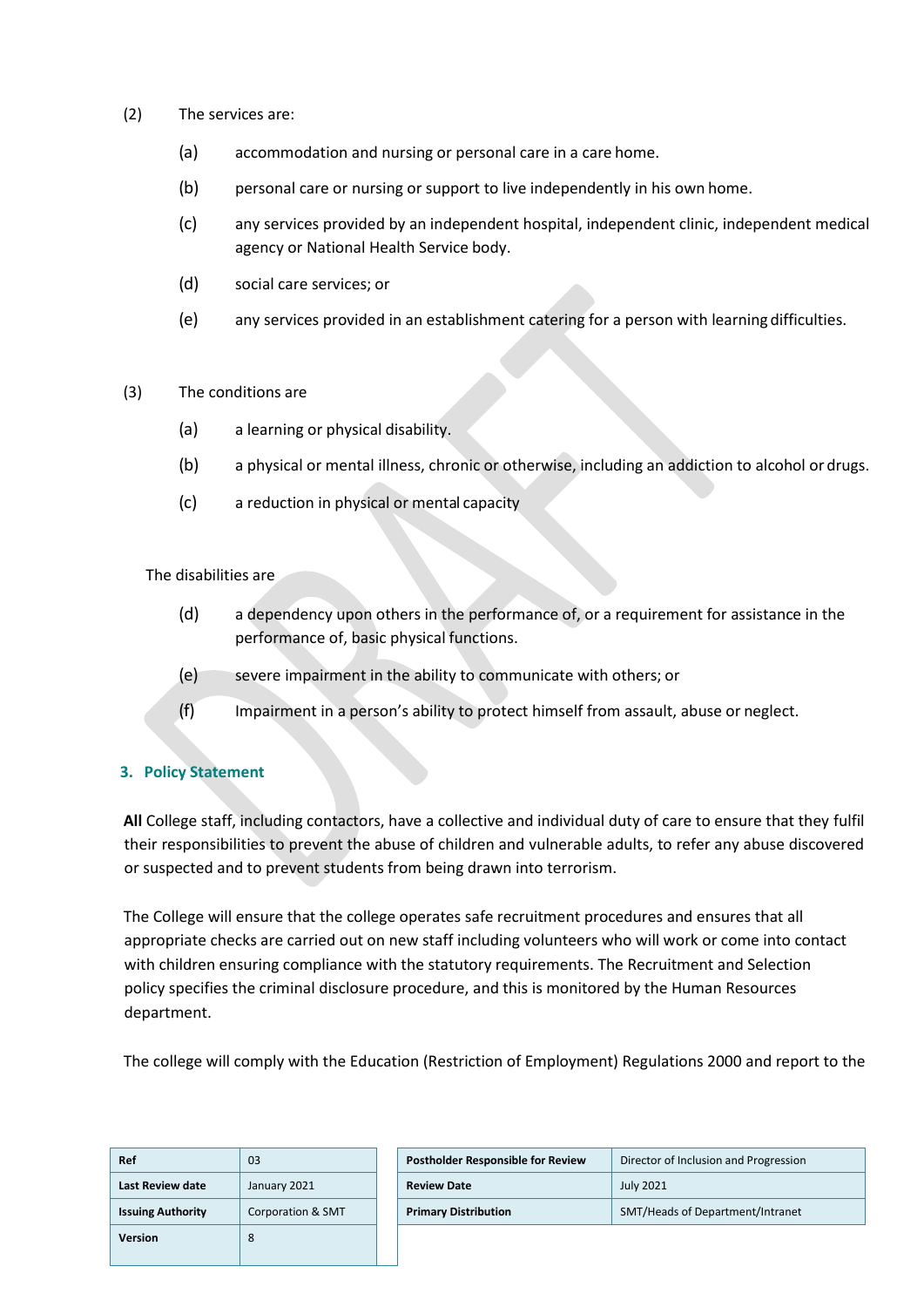appropriate authorities when a person is dismissed or resigns in circumstances which would have led to their dismissal, on grounds of misconduct.

The College will designate a member of the College Senior Leadership Team (SLT) to carry overall responsibility for the protection of students (i.e., the Designated Safeguarding Lead) who will report annually to the Corporation on Safeguarding. Any issues of immediate concern will be reported to the Principal of the College as and when they arise.

The College will work with appropriate agencies and will liaise with the Hertfordshire Safeguarding Children Partnership (or other Boards as appropriate) for the purposes of establishing and updating procedures, coordinating training and sharing information. The procedures are reviewed annually.

The College recognises that any child or vulnerable adult can be subject to abuse or radicalisation and all allegations of abuse or concerns about radicalisation will be taken seriously and treated in accordance with the College's procedures.

The Safeguarding Policy and Procedure will be made available via the college website.

The College will nominate a team of Safeguarding Officers who will act as a first point of contact for other staff on safeguarding issues and will be responsible for coordinating action within the college and liaising with other agencies; contributing to a coordinated approach to safeguarding by developing effective liaison with other agencies and support services. The names and contact details are listed in Annex 2.

The College will specify the role and responsibilities of the Safeguarding team members and will ensure that they are trained to carry out the role.

The College will ensure that all staff are aware of this policy and provide them with procedures for responding to situations in which they believe a student has been abused or is at risk of abuse. The College recognises that it is the responsibility of all staff to act upon any concern, no matter how small or trivial it may seem. This will include procedures to be followed if a member of staff is accused of abuse.

The College will ensure that all members of staff undergo appropriate training and development.

Members of the Corporation, the Senior Leadership team and all other staff who work with students will undertake training to equip them to carry out their responsibilities for safeguarding children and vulnerable adults effectively including the PREVENT strategy.

All new employees undertake training as part of the induction process, including completion of an online safeguarding module.

| Ref                      | 03                           | <b>Postholder Responsible for Review</b> | Director of Inclusion and Progression |
|--------------------------|------------------------------|------------------------------------------|---------------------------------------|
| Last Review date         | January 2021                 | <b>Review Date</b>                       | <b>July 2021</b>                      |
| <b>Issuing Authority</b> | <b>Corporation &amp; SMT</b> | <b>Primary Distribution</b>              | SMT/Heads of Department/Intranet      |
| <b>Version</b>           | 8                            |                                          |                                       |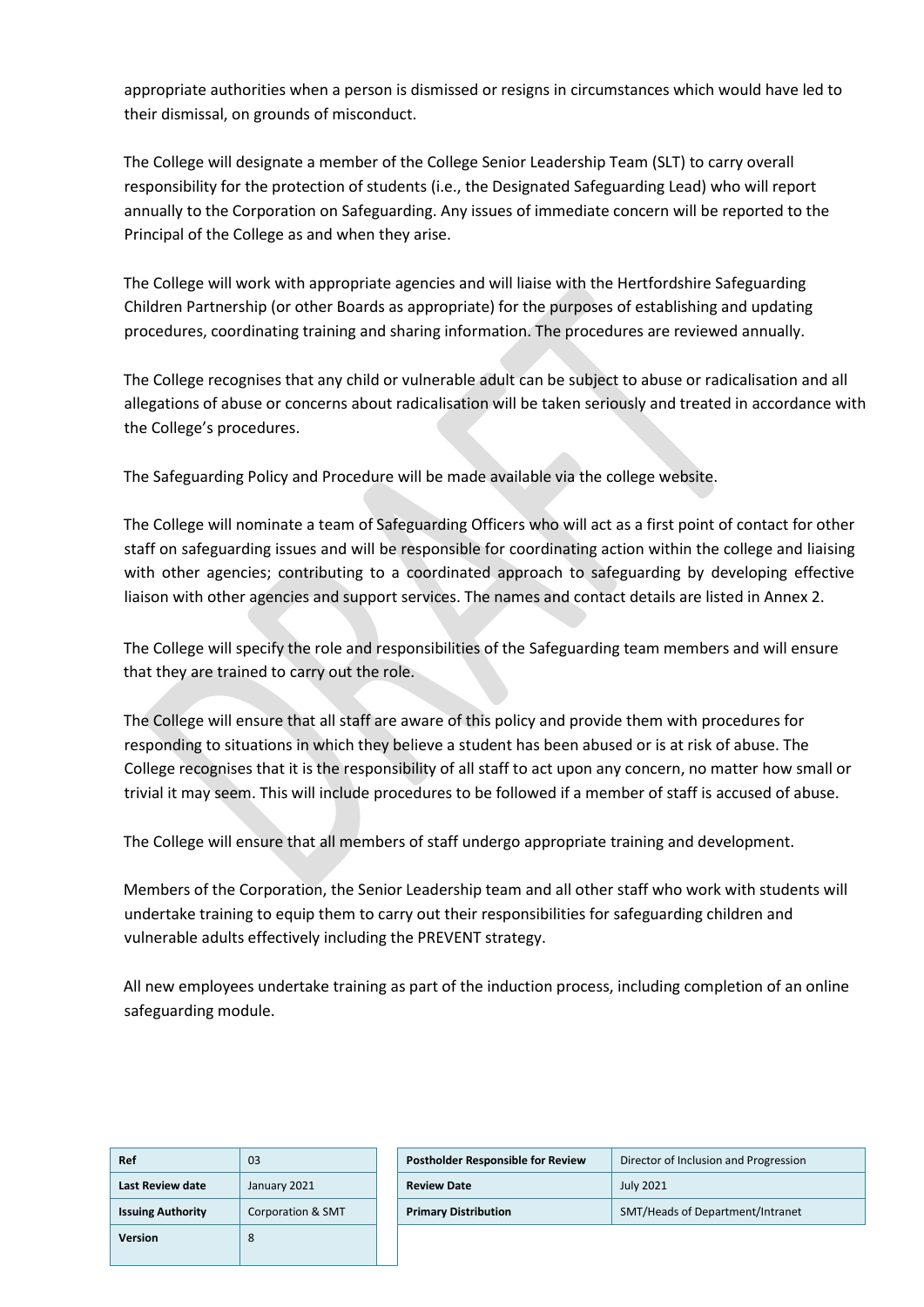All staff will be kept up to date by refresher training every 3 years. There will be regular updates provided as required, but at least annually.

The Safeguarding team will undertake refresher training every two years to keep their knowledge and skills up to date, this will include providing appropriate supervision.

The designated member of the Corporation responsible for safeguarding is Peter Thompson. It is a policy requirement that all corporation members undergo an enhanced DBS check.

The Residential team will have specific training in line with the requirements of the national minimum standards (NMS) for the accommodation of students under 18 by further education colleges. The Nursery staff will also undertake specific training.

The College will ensure that accurate records of safeguarding concerns and incidents are kept and maintained in a secure place. All referred cases will be recorded on the secure safeguarding site for monitoring purposes. The records will include a clear and comprehensive summary of the concern; details of how the concern was followed up and resolved; and a note of any action taken, decisions reached and the outcome.

The College will inform students about relevant sources of information, advice and support and play a part in the prevention of abuse through personal and social education. Information and sources of support are made available to students through leaflets, posters and a variety of media throughout the College.

| Ref                      | 03                | <b>Postholder Responsible for Review</b> | Director of Inclusion and Progression |
|--------------------------|-------------------|------------------------------------------|---------------------------------------|
| Last Review date         | January 2021      | <b>Review Date</b>                       | <b>July 2021</b>                      |
| <b>Issuing Authority</b> | Corporation & SMT | <b>Primary Distribution</b>              | SMT/Heads of Department/Intranet      |
| Version                  | 8                 |                                          |                                       |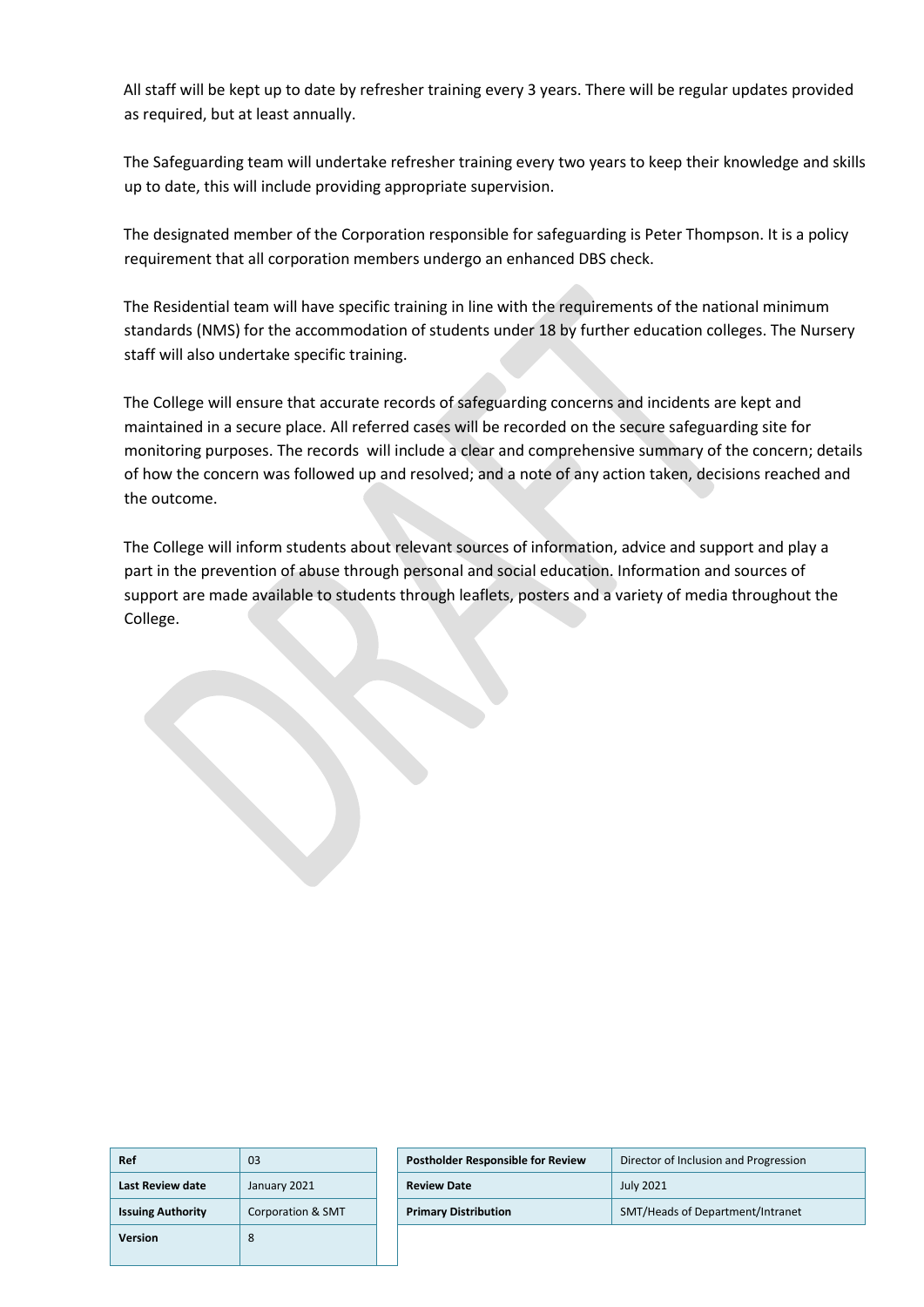#### **4. Prevent Duty (See Annex 3)**

Protecting students from the risk of radicalisation is seen as part of College's wider safeguarding duties and is similar in nature to protecting children from other forms of harm and abuse. During the process of radicalisation, it is possible to intervene to prevent vulnerable people being radicalised.

- Ensure Prevent awareness training is delivered as an essential part of safeguarding training to equip staff to identify students at risk of being drawn into terrorism and to challenge extremist ideas.
- Ensure that students are safe from terrorist and extremist material when accessing the internet in College.
- Safeguarding team must understand when it is appropriate to make a referral to the Channel programme.
- Have policies and procedures in place for the management of events held on College premises. The policies should apply to all staff, students and visitors and clearly set out what is required for any event to proceed.
- Consider carefully external speakers and whether the views being expressed, or likely to be expressed, constitute extremist views that risk drawing people into terrorism or are shared by terrorist groups.
- In partnership with local Prevent team carry out a risk assessment which assesses where and how students or staff may be at risk of being drawn into terrorism. [Prevent Duty Guidance \(2015\)](https://www.gov.uk/government/publications/prevent-duty-guidance)

| Ref                      | 03                           | <b>Postholder Responsible for Review</b> | Director of Inclusion and Progression |
|--------------------------|------------------------------|------------------------------------------|---------------------------------------|
| Last Review date         | January 2021                 | <b>Review Date</b>                       | <b>July 2021</b>                      |
| <b>Issuing Authority</b> | <b>Corporation &amp; SMT</b> | <b>Primary Distribution</b>              | SMT/Heads of Department/Intranet      |
| <b>Version</b>           | 8                            |                                          |                                       |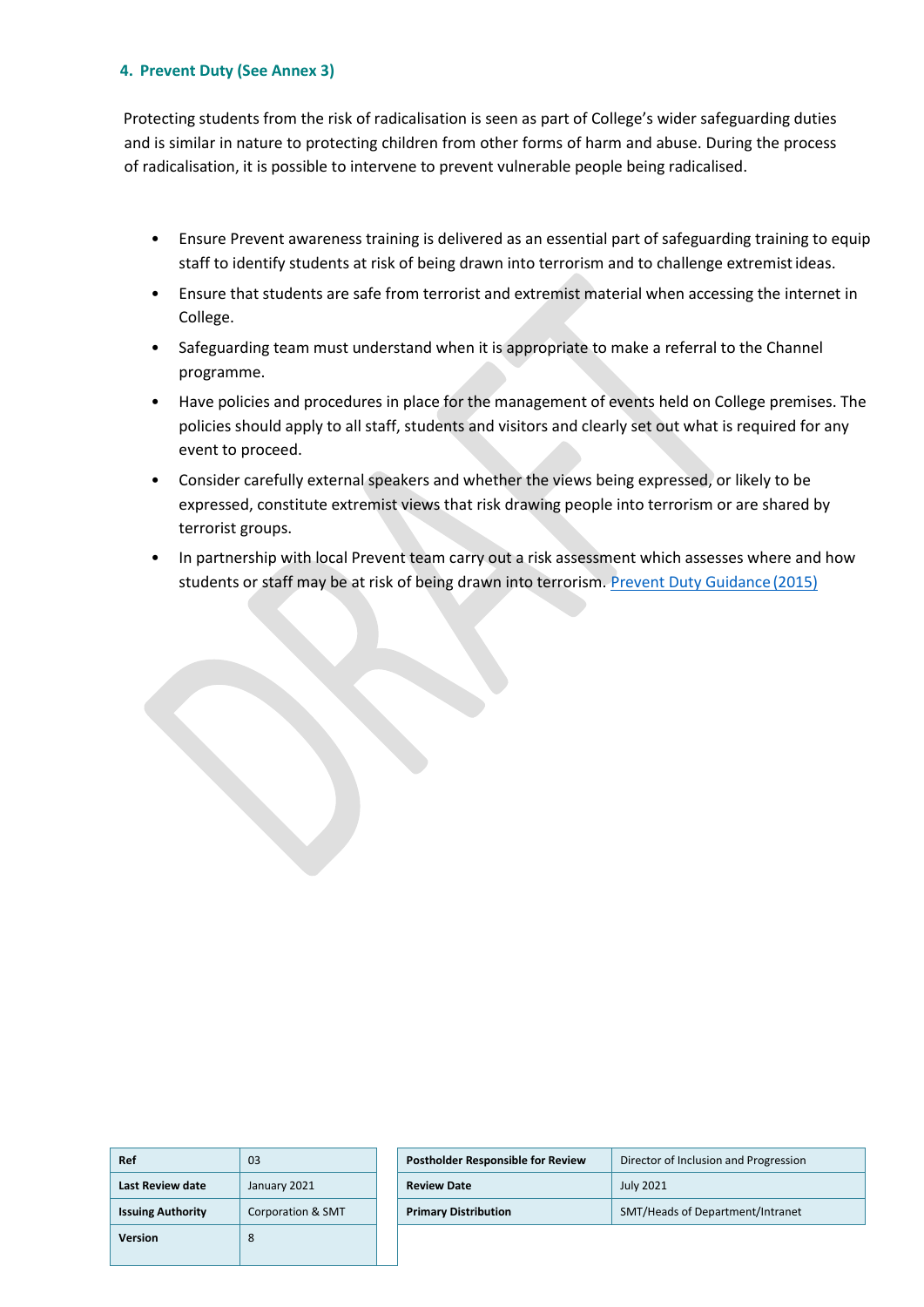# **5. Designated Staff Members**

If the DSL is unavailable there are other designated Deputy Leads with responsibility for safeguarding issues and the wider safeguarding team will provide support as necessary.

| <b>Name</b><br>S                                         | <b>Role</b>                                                                                         | <b>Telephone extension</b>          |
|----------------------------------------------------------|-----------------------------------------------------------------------------------------------------|-------------------------------------|
| Nicola Caiger - Designated<br>Safeguarding Lead<br>(DSL) | Director of Inclusion and<br>Progression<br>(including responsibility for<br>Residential provision) | Ext 7355 or 07912 519172            |
| <b>Emily Slater - Deputy</b><br>Safeguarding Lead        | Safeguarding and Wellbeing<br>Manager                                                               | Ext 7048 or 07743809515             |
| Roxanne Lowe-Deputy<br>Safeguarding Lead                 | Head of Learning for<br>Independence and Future<br>Employment (L.I.F.E.)                            | Ext 7148 or 07912519192             |
| <b>Dulcie Hiscott</b>                                    | <b>Student Advice and Safeguarding</b><br>Officer                                                   | safe@oaklands.ac.uk<br>01727 735717 |
| <b>Telsa Gillborn</b>                                    | <b>Student Advice and Safeguarding</b><br>Officer                                                   | safe@oaklands.ac.uk<br>01727 735717 |
| <b>Eve Shuckard</b>                                      | <b>Student Advice and Safeguarding</b><br>Officer                                                   | safe@oaklands.ac.uk<br>01727 735717 |
| <b>Bethan Garrity</b>                                    | <b>Student Advice and Safeguarding</b><br>Officer                                                   | safe@oaklands.ac.uk<br>01727 735717 |
| Paul Musgrave                                            | <b>Student Advice and Safeguarding</b><br>Officer                                                   | safe@oaklands.ac.uk<br>01727 735717 |
| Karolina Borawska                                        | <b>Student Advice and Safeguarding</b><br>Officer                                                   | safe@oaklands.ac.uk<br>01727 735717 |
| Sara Davison                                             | 14-16 Coordinator and<br>Designated Teacher                                                         | safe@oaklands.ac.uk                 |

| Ref                      | 03                |
|--------------------------|-------------------|
| Last Review date         | January 2021      |
| <b>Issuing Authority</b> | Corporation & SMT |
| Version                  | 8                 |
|                          |                   |

| Ref<br>03                        |                   | <b>Postholder Responsible for Review</b> | Director of Inclusion and Progression |
|----------------------------------|-------------------|------------------------------------------|---------------------------------------|
| Last Review date<br>January 2021 |                   | <b>Review Date</b>                       | July 2021                             |
| <b>Issuing Authority</b>         | Corporation & SMT | <b>Primary Distribution</b>              | SMT/Heads of Department/Intranet      |
|                                  |                   |                                          |                                       |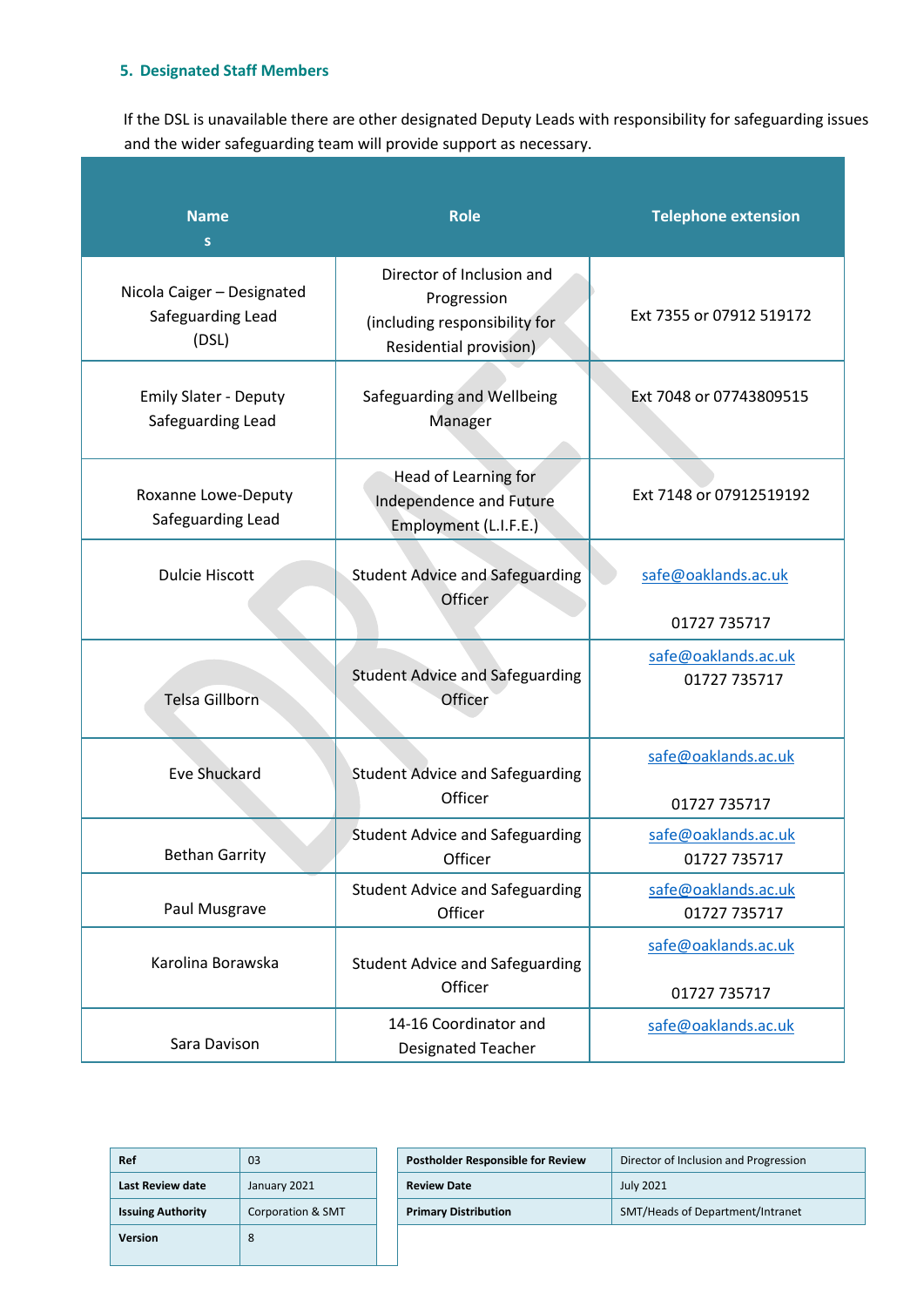Safeguarding team staff members:

- Will know how to make an appropriate referral
- Will be available to provide advice and support to other staff on issues relating to safeguarding
- Have particular responsibility to be available to listen to children and young or vulnerable people studying at the College
- Will deal with individual cases, including attending case conferences and review meetings as appropriate.
- Have received training in child protection issues, prevent duty and multi -agency working, as required by the HSCP, and will receive relevant refresher training at least every 2 years

### **6. The Governing Body**

The Governing Body is responsible for ensuring there are sufficient measures in place to safeguard children and vulnerable adults within the College. A Designated Safeguarding Governor is responsible for liaising with the Principal and Senior Staff Members with lead responsibility over matters regarding protection, including:

- Governing body must ensure that they comply with their duties under legislation.
- Ensuring that the College has procedures and policies which are consistent with the national and local Safeguarding Partnership guidance and that they comply with all their duties under current legislation. They must also have regard to this guidance to ensure that the policies, procedures and training in the college are effective and comply with the law at all times.
- Governing bodies should ensure that the college contributes to multi -agency working in line with statutory guidance Working Together to Safeguard Children 2019. Ensuring that the Governing Body considers the College policy on protection each year
- Ensuring that each year the Governing Body is informed of how the College and its staff have complied with the policy, and the training that the staff have undertaken.
- To assist in these duties, the Designated Governor shall receive appropriate training.
- To monitor the college's performance against this policy and relevant legislation
- Governing bodies should consider how students may be taught about safeguarding, including online, through teaching and learning opportunities, as part of providing a broad and balanced curriculum.

| Ref                      | 03                | <b>Postholder Responsible for Review</b> | Director of Inclusion and Progression |
|--------------------------|-------------------|------------------------------------------|---------------------------------------|
| <b>Last Review date</b>  | January 2021      | <b>Review Date</b>                       | July 2021                             |
| <b>Issuing Authority</b> | Corporation & SMT | <b>Primary Distribution</b>              | SMT/Heads of Department/Intranet      |
| <b>Version</b>           | 8                 |                                          |                                       |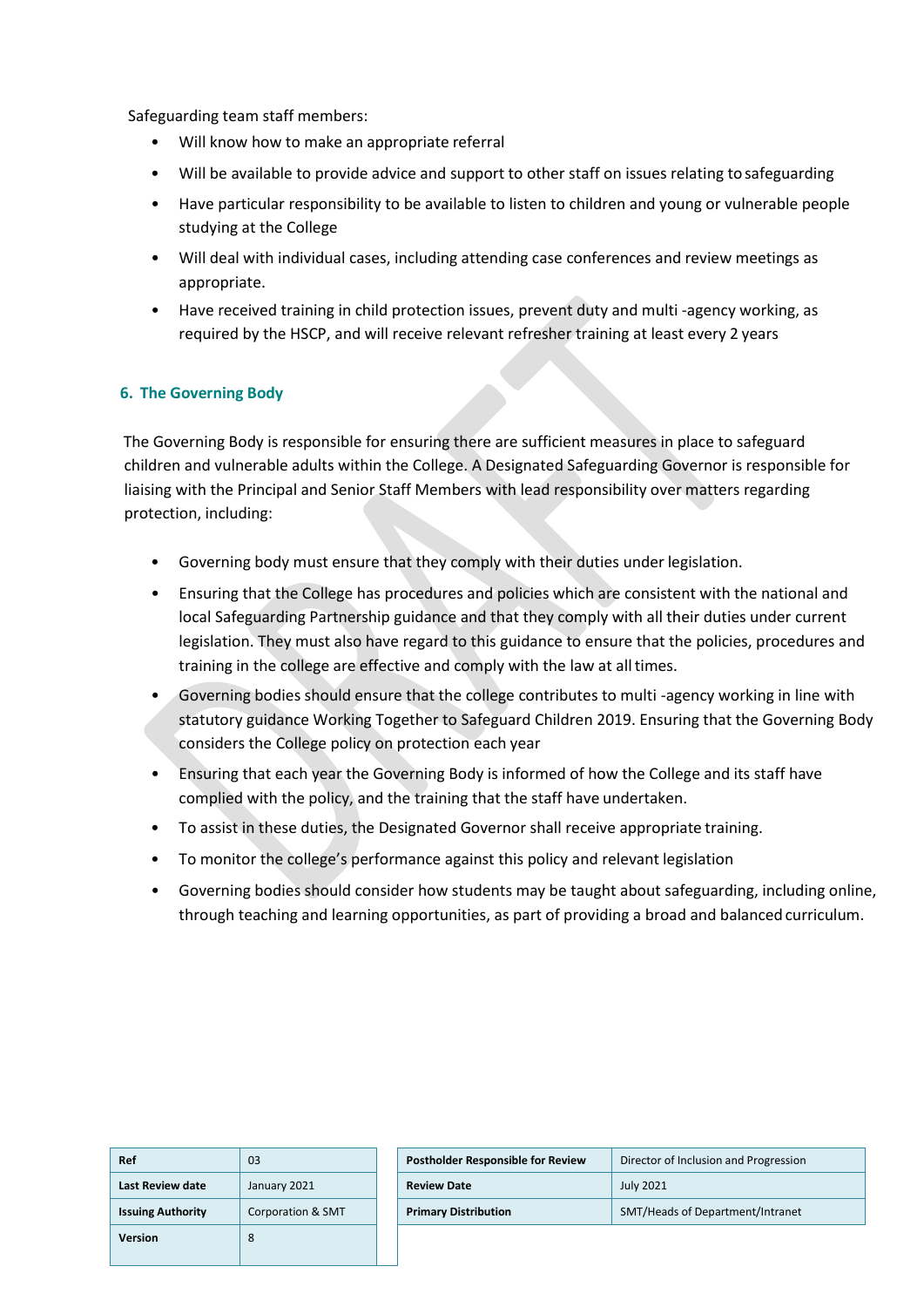### **7. Procedures for dealing with a Disclosure of Abuse and Reporting Concerns:**

### **(Responsibility of ALL College staff)**

If any member of staff has a concern of a safeguarding or child protection nature about a student, they have a responsibility to share this information and inform a member of the safeguarding team.

Information should be reported on the same day through ProMonitor. The account must be clear, precise and a factual account of observations made.

The staff member should reassure the student that they are being taken seriously and that they will be supported and kept safe. They should never be given the impression that they are creating a problem by reporting abuse, sexual violence or sexual harassment. Nor should the student ever be made to feel ashamed for making a report.

The DSL and the safeguarding team will then decide whether the concerns require referral to any external services/ agencies.

### **Dealing with a disclosure**

If a child or young person tells a member of staff about possible abuse the following guidance should be followed:

- Listen carefully to what is being said without displaying shock. Do not interview the child or person concerned; listen only asking questions when necessary to clarify in order to be sure that you understand what they are telling you.
- Allow the person to speak freely ensuring you do not put words into the child or person's mouth.
- Reassure them that by telling you, they have done the right thing. Do not promise to keep what they tell you confidential.
- Explain to them that you may have to pass the information on to a member of the safeguarding team, but that only those that need to know about it will be told.
- Make a detailed note of the date, time, place, what the child or person said, give a full account of your conversation, including anything else that concerns you. Staff should not investigate concerns or allegations themselves but should report them immediately to the Designated Senior Lead or, a member of the Safeguarding team.
- Add your notes onto confidential comments in ProMonitor
- When appropriate the Safeguarding team will undertake any required discussions and communication with parents and carers
- When a concern is made regarding a 14-16 student a member of the Safeguarding team will liaise with the relevant school DSL.

| Ref                      | 03                           | <b>Postholder Responsible for Review</b> | Director of Inclusion and Progression |
|--------------------------|------------------------------|------------------------------------------|---------------------------------------|
| Last Review date         | January 2021                 | <b>Review Date</b>                       | <b>July 2021</b>                      |
| <b>Issuing Authority</b> | <b>Corporation &amp; SMT</b> | <b>Primary Distribution</b>              | SMT/Heads of Department/Intranet      |
| <b>Version</b>           | 8                            |                                          |                                       |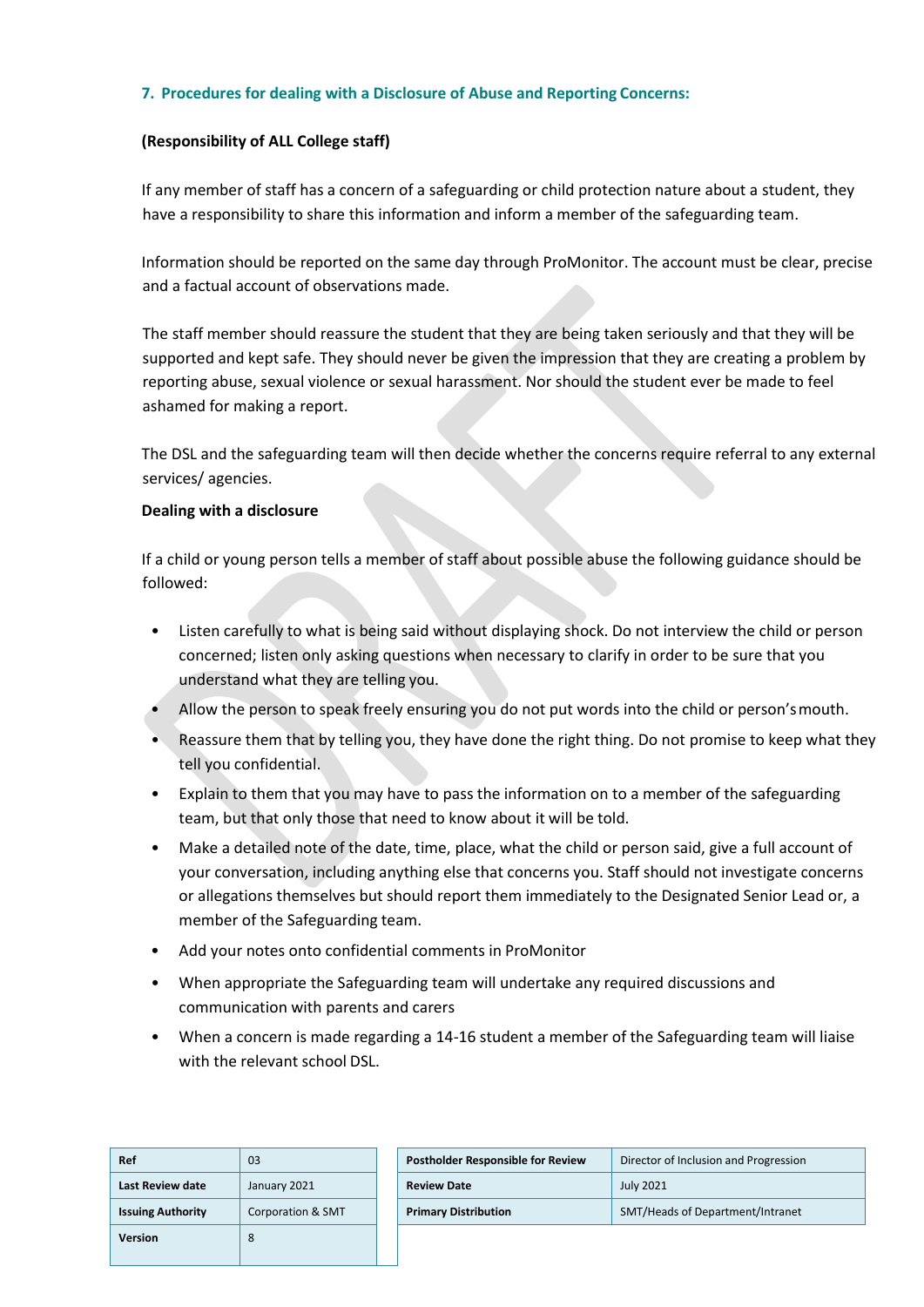#### **8. 14-16 Students**

In the event that a 14-16 School student discloses abuse, or a college staff member has concern for the student's wellbeing or a suspicion that they are being abused, the staff member must follow the same procedures as outline above. This must be reported to the Director of Inclusion and Progression who oversees the 14-16 provision who will contact the Designated Safeguarding staff member at the relevant school. The referral must be logged on the Safeguarding App, including the action the School intends to take.

#### **9. Support**

If you wish to discuss concerns or issues that might arise from having a student disclose a safeguarding concern to you support and advice is available to you from the Safeguarding team and Human Resources.

# **10. Indicators of abuse and neglect (taken from Keeping Children Safe in Education Statutory guidance for schools and colleges (September 2021):**

**Abuse:** a form of maltreatment of a child. Somebody may abuse or neglect a child by inflicting harm or by failing to act to prevent harm. Children may be abused in a family or in an institutional or community setting by those known to them or, more rarely, by others. Abuse can take place wholly online, or technology may be used to facilitate offline abuse. Children may be abused by an adult or adults or by another child or children.

**Physical abuse**: a form of abuse which may involve hitting, shaking, throwing, poisoning, burning or scalding, drowning, suffocating or otherwise causing physical harm to a child. Physical harm may also be caused when a parent or carer fabricates the symptoms of, or deliberately induces, illness in a child.

**Emotional abuse**: the persistent emotional maltreatment of a child such as to cause severe and adverse effects on the child's emotional development. It may involve conveying to a child that they are worthless or unloved, inadequate, or valued only insofar as they meet the needs of another person. It may include not giving the child opportunities to express their views, deliberately silencing them or 'making fun' of what they say or how they communicate. It may feature age or developmentally inappropriate expectations being imposed on children. These may include interactions that are beyond a child's developmental capability as well as overprotection and limitation of exploration and learning or preventing the child from participating in normal social interaction. It may involve seeing or hearing the ill-treatment of another. It may involve serious bullying (including cyberbullying), causing children frequently to feel frightened or in danger, or the exploitation or corruption of children. Some level of emotional abuse is involved in all types of maltreatment of a child, although it may occur alone.

| Ref                      | 03                           | <b>Postholder Responsible for Review</b> | Director of Inclusion and Progression |
|--------------------------|------------------------------|------------------------------------------|---------------------------------------|
| Last Review date         | January 2021                 | <b>Review Date</b>                       | <b>July 2021</b>                      |
| <b>Issuing Authority</b> | <b>Corporation &amp; SMT</b> | <b>Primary Distribution</b>              | SMT/Heads of Department/Intranet      |
| <b>Version</b>           | 8                            |                                          |                                       |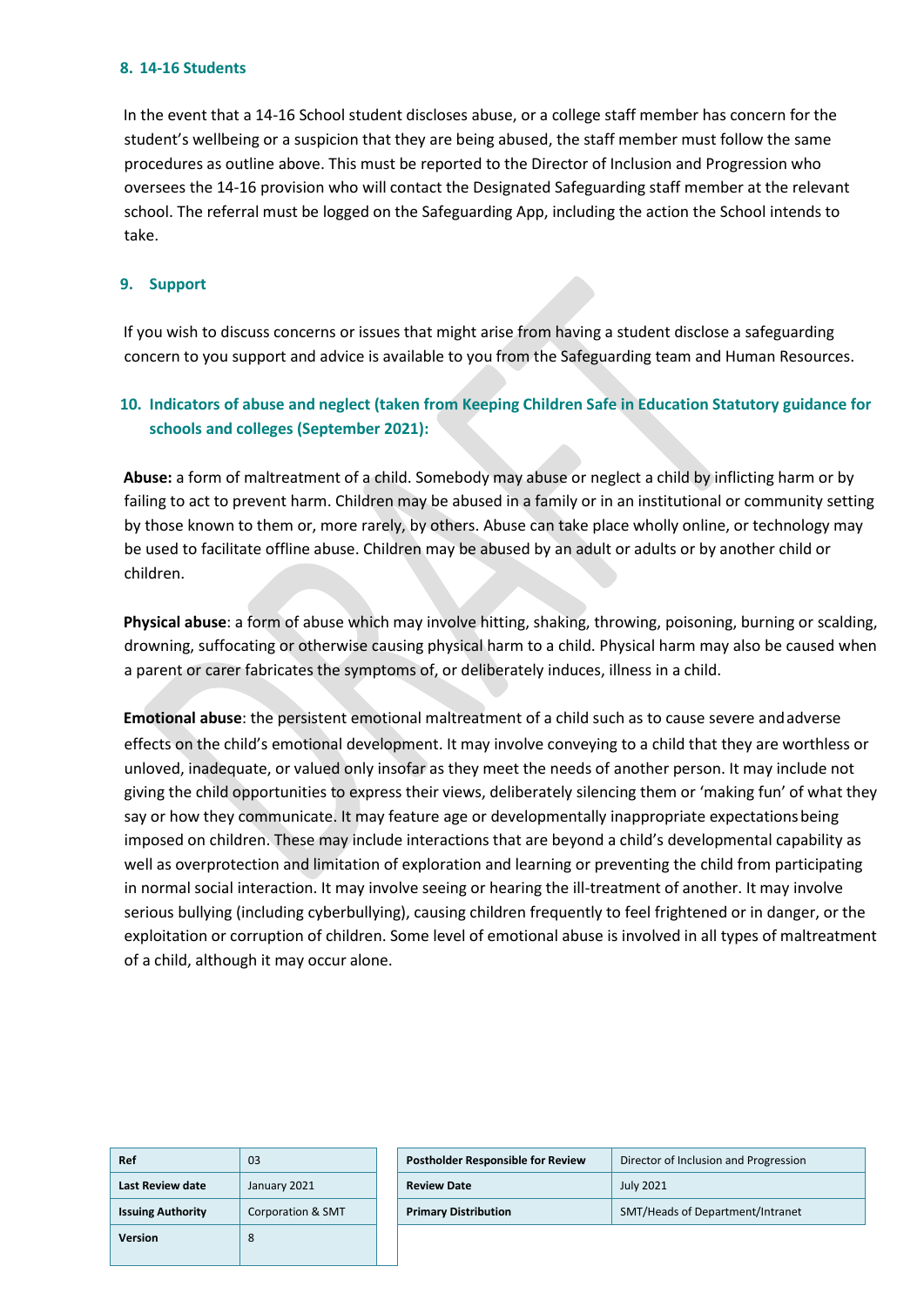**Sexual abuse**: involves forcing or enticing a child or young person to take part in sexual activities, not necessarily involving a high level of violence, whether or not the child is aware of what is happening. The activities may involve physical contact, including assault by penetration (for example rape or oral sex) or non-penetrative acts such as masturbation, kissing, rubbing and touching outside of clothing. They may also include non-contact activities, such as involving children in looking at, or in the production of, sexual images, watching sexual activities, encouraging children to behave in sexually inappropriate ways, or grooming a child in preparation for abuse. Sexual abuse can take place online, and technology can be used to facilitate offline abuse. Sexual abuse is not solely perpetrated by adult males. Women can also commit acts of sexual abuse, as can other children. The sexual abuse of children by other children is a specific safeguarding issue in education

**Neglect**: the persistent failure to meet a child's basic physical and/or psychological needs, likely to result in the serious impairment of the child's health or development. Neglect may occur during pregnancy, for example, as a result of maternal substance abuse. Once a child is born, neglect may involve a parent or carer failing to: provide adequate food, clothing and shelter (including exclusion from home or abandonment); protect a child from physical and emotional harm or danger; ensure adequate supervision (including the use of inadequate caregivers); or ensure access to appropriate medical care or treatment. It may also include neglect of, or unresponsiveness to, a child's basic emotional needs.

**All** staff should have an awareness of safeguarding issues that can put children at risk of harm. Behaviours linked to issues such as drug taking and or alcohol misuse, deliberately missing education and consensual and non-consensual sharing of nudes and semi-nude images and/or videos9 can be signs that children are at risk. Other safeguarding issues include:

**Child Sexual Exploitation (CSE) and Child Criminal Exploitation (CCE).**. Both CSE and CCE are forms of abuse that occur where an individual or group takes advantage of an imbalance in power to coerce, manipulate or deceive a child into taking part in sexual or criminal activity, in exchange for something the victim needs or wants, and/or for the financial advantage or increased status of the perpetrator or facilitator and/or through violence or the threat of violence. CSE and CCE can affect children, both male and female and can include children who have been moved (commonly referred to as trafficking) for the purpose of exploitation.

# **Child Criminal Exploitation (CCE)**

Some specific forms of CCE can include children being forced or manipulated into transporting drugs or money through county lines, working in cannabis factories, shoplifting or pickpocketing. They can also be forced or manipulated into committing vehicle crime or threatening/committing serious violence to others.

Children can become trapped by this type of exploitation as perpetrators can threaten victims (and their families) with violence or entrap and coerce them into debt. They may be coerced into carrying weapons such as knives or begin to carry a knife for a sense of protection from harm from others. As children involved in criminal exploitation often commit crimes themselves, their vulnerability as victims is not always recognised by adults and professionals, (particularly older children), and they are not treated as victims despite the harm they have experienced. They may still have been criminally exploited even if the activity appears to be something they have agreed or consented to.

| Ref                      | 03                           |
|--------------------------|------------------------------|
| Last Review date         | January 2021                 |
| <b>Issuing Authority</b> | <b>Corporation &amp; SMT</b> |
| Version                  | 8                            |

| Ref               | 03                | <b>Postholder Responsible for Review</b> | Director of Inclusion and Progression |
|-------------------|-------------------|------------------------------------------|---------------------------------------|
| Last Review date  | January 2021      | <b>Review Date</b>                       | <b>July 2021</b>                      |
| Issuing Authority | Corporation & SMT | <b>Primary Distribution</b>              | SMT/Heads of Department/Intranet      |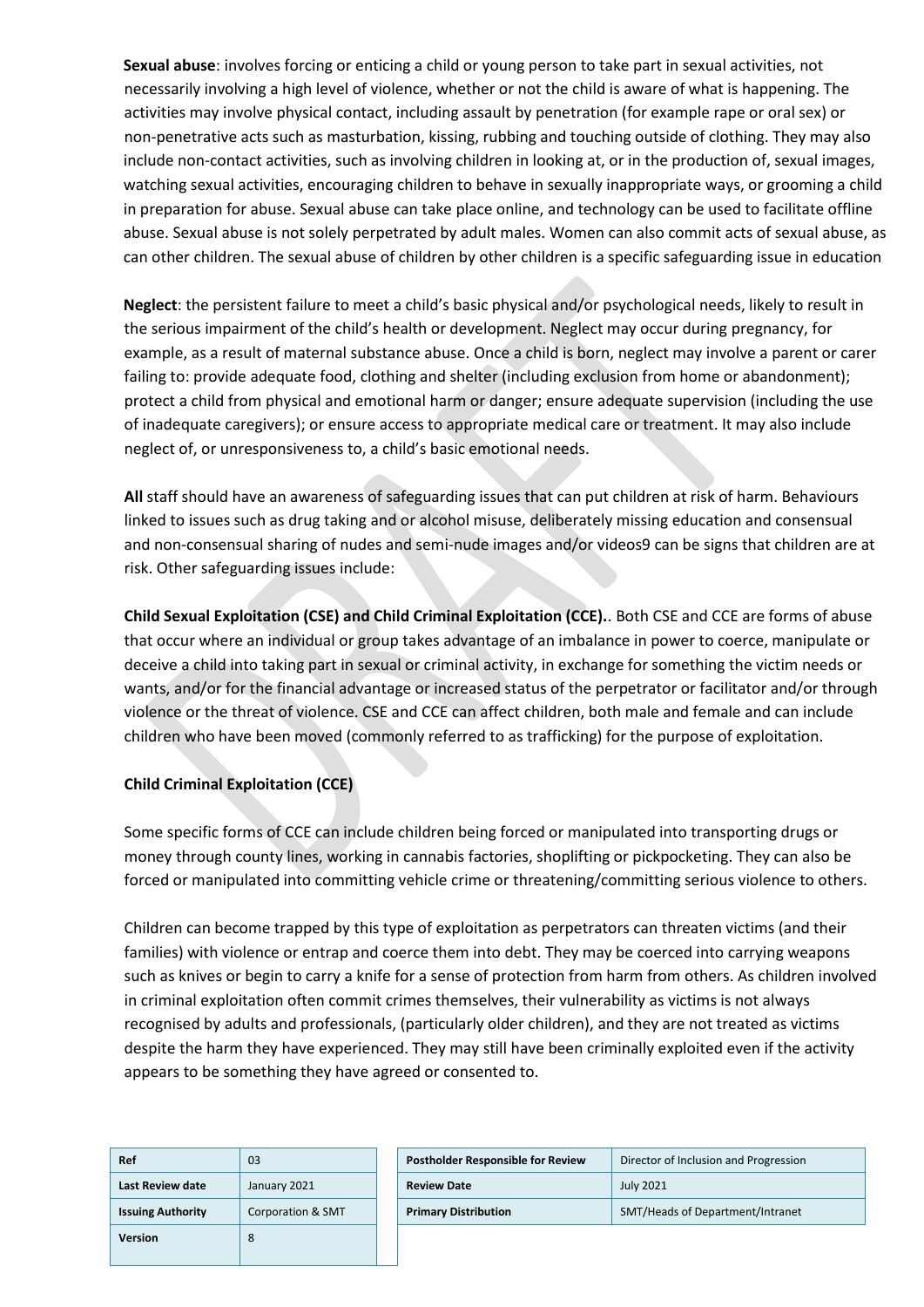It is important to note that the experience of girls who are criminally exploited can be very different to that of boys. The indicators may not be the same, however professionals should be aware that girls are at risk of criminal exploitation too. It is also important to note that both boys and girls being criminally exploited may be at higher risk of sexual exploitation.

### **Child Sexual Exploitation (CSE)** is a form of child sexual abuse.

Sexual abuse may involve physical contact, assault by penetration (for example, rape or oral sex) or nonpenetrative acts such as masturbation, kissing, rubbing, and touching outside clothing. It may include non-contact activities, such as involving children in the production of sexual images, forcing children to look at sexual images or watch sexual activities, encouraging children to behave in sexually inappropriate ways or grooming a child in preparation for abuse including via the internet.

CSE can occur over time or be a one-off occurrence, and may happen without the child's immediate knowledge e.g., through others sharing videos or images of them on social media.

CSE can affect any child, who has been coerced into engaging in sexual activities. This includes 16- and 17-year-olds who can legally consent to have sex. Some children may not realise they are being exploited e.g. they believe they are in a genuine romantic relationship

# **County Lines**

County lines is a term used to describe gangs and organised criminal networks involved in exporting illegal drugs using dedicated mobile phone lines or other form of "deal line". This activity can happen locally as well as across the UK - no specified distance of travel is required. Children and vulnerable adults are exploited to move, store and sell drugs and money. Offenders will often use coercion, intimidation, violence (including sexual violence) and weapons to ensure compliance of victims.

Children can be targeted and recruited into county lines in a number of locations including schools (mainstream and special), further and higher educational institutions, pupil referral units, children's homes and care homes.

Children are also increasingly being targeted and recruited online using social media. Children can easily become trapped by this type of exploitation as county lines gangs can manufacture drug debts which need to be worked off or threaten serious violence and kidnap towards victims (and their families) if they attempt to leave the county lines network.

A number of the indicators for CSE and CCE as detailed above may be applicable to where children are involved in county lines. Some additional specific indicators that may be present where a child is criminally exploited through involvement in county lines are children who:

| Ref                      | 03                           | <b>Postholder Responsible for Review</b> | Director of Inclusion and Progression |
|--------------------------|------------------------------|------------------------------------------|---------------------------------------|
| Last Review date         | January 2021                 | <b>Review Date</b>                       | July 2021                             |
| <b>Issuing Authority</b> | <b>Corporation &amp; SMT</b> | <b>Primary Distribution</b>              | SMT/Heads of Department/Intranet      |
| <b>Version</b>           | 8                            |                                          |                                       |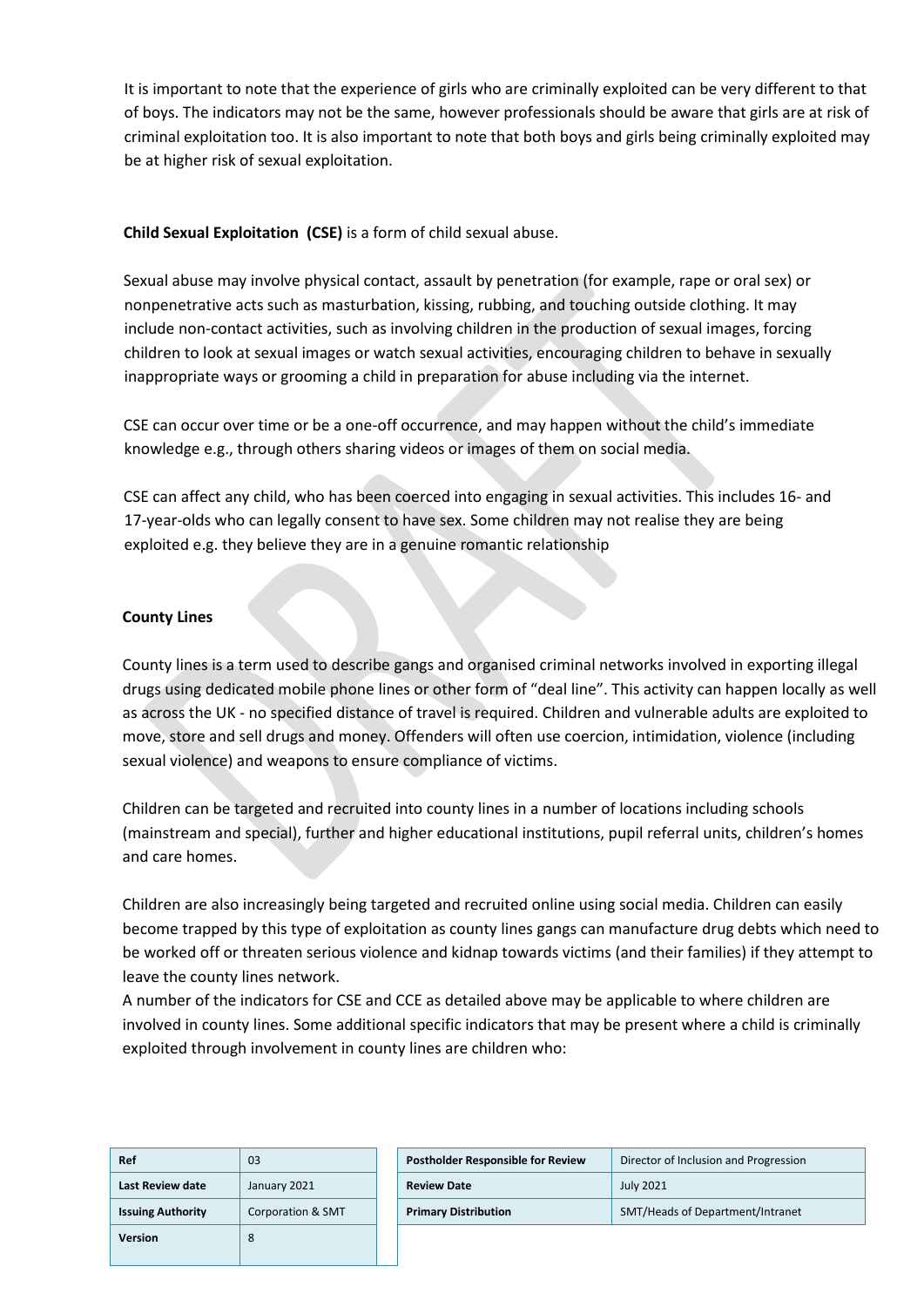- go missing and are subsequently found in areas away from their home.
- have been the victim or perpetrator of serious violence (e.g., knife crime).
- are involved in receiving requests for drugs via a phone line, moving drugs, handing over and collecting money for drugs.
- are exposed to techniques such as 'plugging', where drugs are concealed internally to avoid detection.
- are found in accommodation that they have no connection with, often called a 'trap house or cuckooing' or hotel room where there is drug activity.
- owe a 'debt bond' to their exploiters.
- have their bank accounts used to facilitate drug dealing.

| Ref                      | 03                           |
|--------------------------|------------------------------|
| Last Review date         | January 2021                 |
| <b>Issuing Authority</b> | <b>Corporation &amp; SMT</b> |
| Version                  | 8                            |
|                          |                              |

| Ref               | 03                | <b>Postholder Responsible for Review</b> | Director of Inclusion and Progression |
|-------------------|-------------------|------------------------------------------|---------------------------------------|
| Last Review date  | January 2021      | <b>Review Date</b>                       | July 2021                             |
| Issuing Authority | Corporation & SMT | <b>Primary Distribution</b>              | SMT/Heads of Department/Intranet      |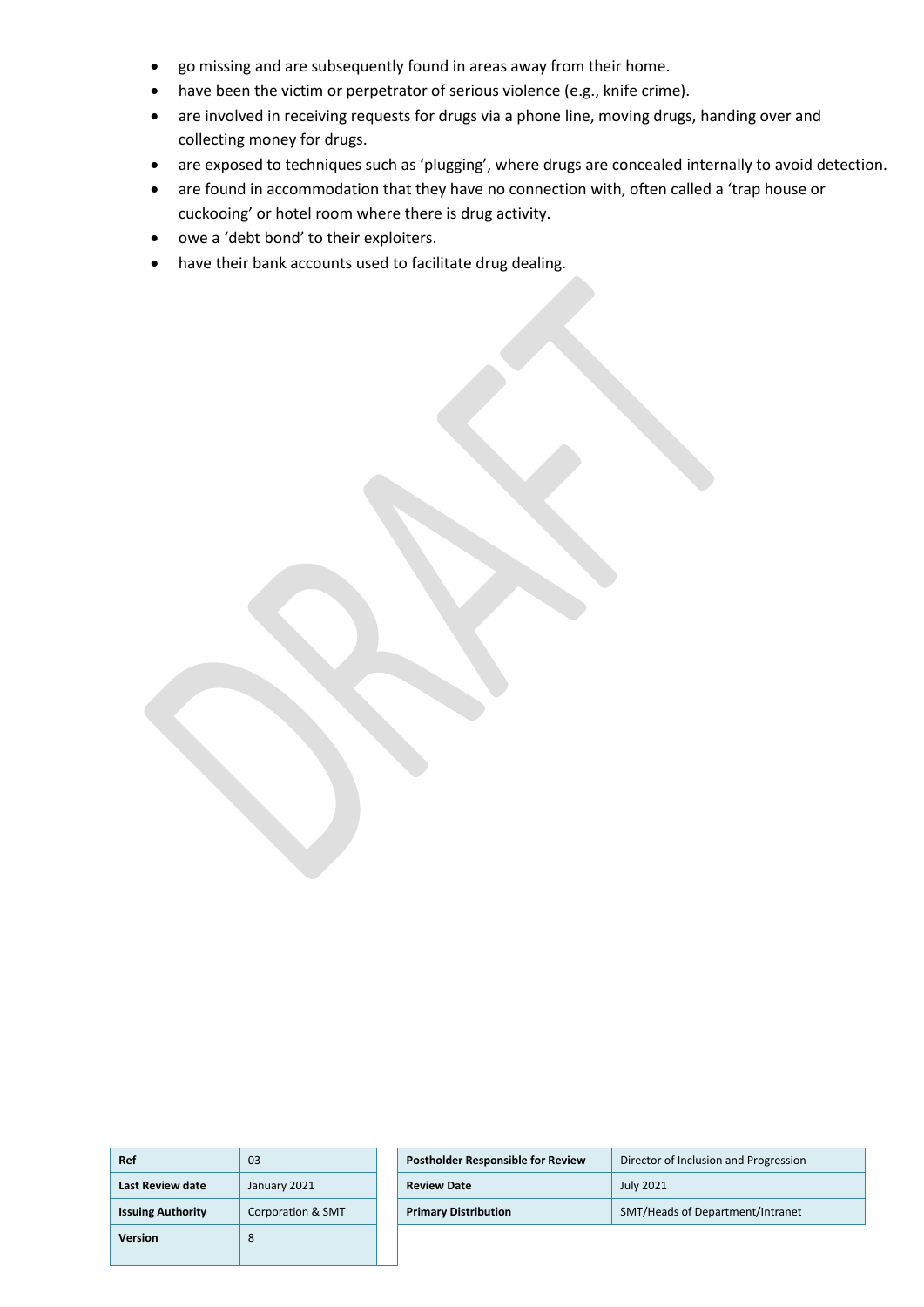#### **Children Missing from Education**

All staff should be aware that children going missing, particularly repeatedly, can act as a vital warning sign of a range of safeguarding possibilities. This may include abuse and neglect, which may include sexual abuse or exploitation and can also be a sign of child criminal exploitation including involvement in county lines. It may indicate mental health problems, risk of substance abuse, risk of travelling to conflict zones, risk of female genital mutilation, 'honour'-based abuse or risk of forced marriage. Early intervention is necessary to identify the existence of any underlying safeguarding risk and to help prevent the risks of a child going missing in future.

# Domestic abuse

Types of domestic abuse include intimate partner violence, abuse by family members, teenage relationship abuse and child/adolescent to parent violence and abuse. Anyone can be a victim of domestic abuse, regardless of gender, age, ethnicity, socio-economic status, sexuality or background and domestic abuse can take place inside or outside of the home.

Anyone who is a witness can be adversely affected by domestic abuse in the context of their home life where domestic abuse occurs between family members. Experiencing domestic abuse and/or violence can have a serious, long lasting emotional and psychological impact. In some cases, the individual may blame themselves for the abuse or may have had to leave the family home as a result. Young people can also experience domestic abuse within their own intimate relationships. This form of peer-on-peer abuse is sometimes referred to as 'teenage relationship abuse'. Depending on the age of the young people, this may not be recognised in law under the statutory definition of 'domestic abuse' (if one or both parties are under 16).

If there are concerns about a student's safety or welfare, the College's safeguarding procedures should be followed, and both the victim and the perpetrator (if also a student ) should be offered support.

 behaviour and the person to whom the behaviour is directed towards must be aged 16 or over and they must be "personally connected" (as defined in section 2 of the 2021 Act).

 Types of domestic abuse include intimate partner violence, abuse by family members, teenage relationship abuse and child/adolescent to parent violence and abuse. Anyone can be a victim of domestic abuse, regardless of gender, age, ethnicity, socio-economic status, sexuality or background and domestic abuse can take place inside or outside of the home. The government will issue statutory guidance to provide further information for those

**So-called 'honour'-based abuse (including Female Genital Mutilation and Forced Marriage)** So-called 'honour' based abuse (HBA) encompasses incidents or crimes which have been committed to protect or defend the honour of the family and/or the community, including female genital mutilation (FGM), forced marriage, and practices such as breast ironing. Abuse committed in the context of preserving 'honour' often involves a wider network of family or community pressure and can include multiple perpetrators. It is important to be aware of this dynamic and additional risk factors when deciding what form of safeguarding action to take. All forms of HBA are abuse (regardless of the motivation) and should be handled and escalated as such. Professionals in all agencies, and

| Ref                      | 03                           |
|--------------------------|------------------------------|
| Last Review date         | January 2021                 |
| <b>Issuing Authority</b> | <b>Corporation &amp; SMT</b> |
| Version                  | 8                            |
|                          |                              |

| Ref               | 03                | <b>Postholder Responsible for Review</b> | Director of Inclusion and Progression |
|-------------------|-------------------|------------------------------------------|---------------------------------------|
| Last Review date  | January 2021      | <b>Review Date</b>                       | July 2021                             |
| Issuing Authority | Corporation & SMT | <b>Primary Distribution</b>              | SMT/Heads of Department/Intranet      |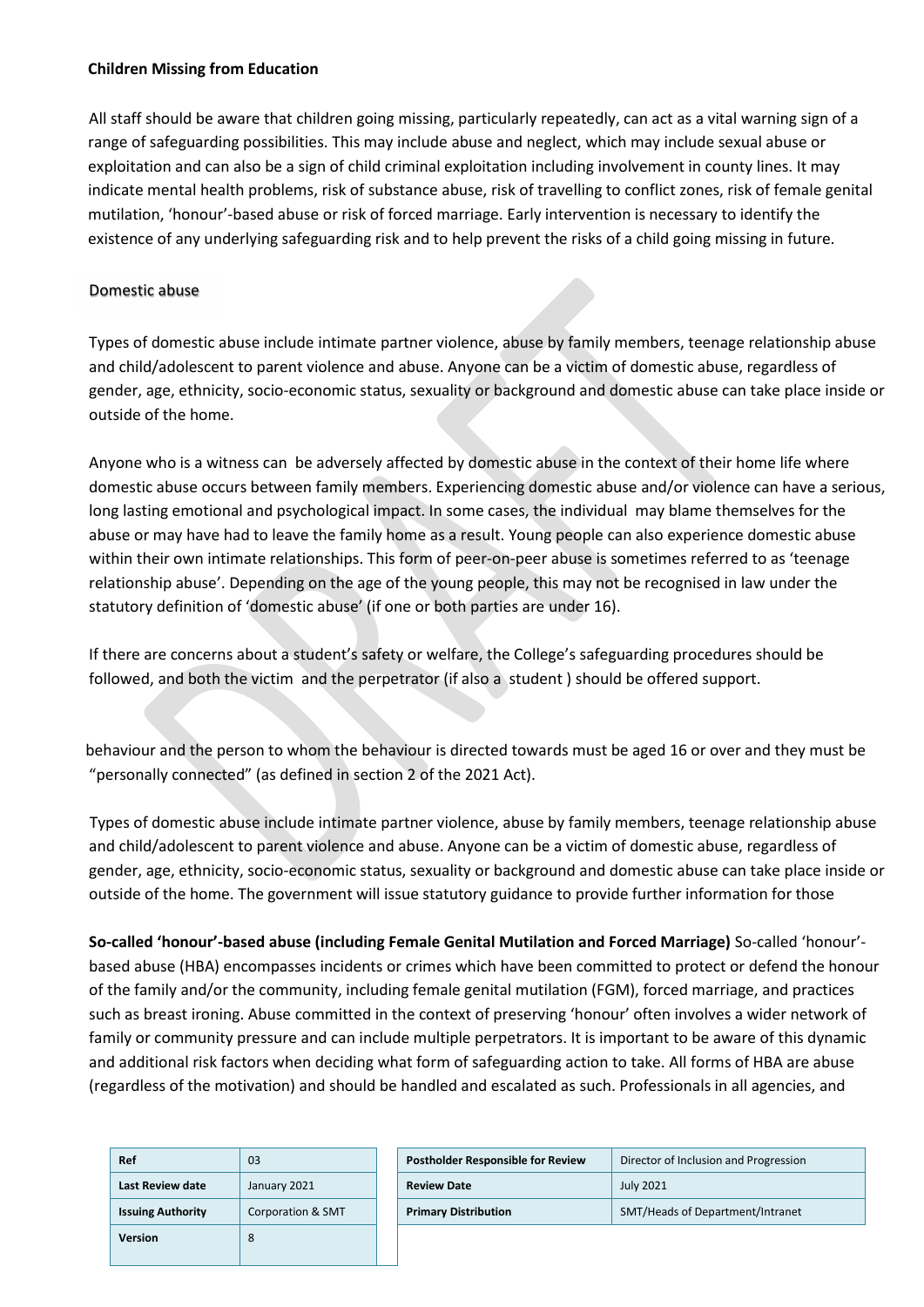individuals and groups in relevant communities, need to be alert to the possibility of a child being at risk of HBA, or already having suffered HBA.

**Actions** If staff have a concern regarding a child who might be at risk of HBA or who has suffered from HBA, they should speak to the designated safeguarding lead (or deputy). As appropriate, the designated safeguarding lead (or deputy) will activate local safeguarding procedures, using existing national and local protocols for multi-agency liaison with police and children's social care. Where FGM has taken place, since 31 October 2015 there has been a mandatory reporting duty placed on **teachers**128 that requires a different approach (see following section).

# **FGM**

FGM comprises all procedures involving partial or total removal of the external female genitalia or other injury to the female genital organs. It is illegal in the UK and a form of child abuse with long-lasting harmful consequences.

# **FGM mandatory reporting duty for teachers**

Section 5B of the Female Genital Mutilation Act 2003 (as inserted by section 74 of the Serious Crime Act 2015) places a statutory duty upon teachers, along with regulated health and social care professionals in England and Wales, to report to the police where they discover (either through disclosure by the victim or visual evidence) that FGM appears to have been carried out on a girl under 18. Under keeping children Safe in Education (2021) the staff member must personally report to the police cases where they discover that an act of FGM appears to have been carried out.

**Forced marriage** is a criminal offense in England and Wales. A forced marriage is one entered into without the full and free consent of one or both parties and where violence, threats or any other form of coercion is used to cause a person to enter into a marriage. Threats can be physical or emotional and psychological. A lack of full and free consent can be where a person does not consent or where they cannot consent (if they have learning disabilities, for example). Nevertheless, some communities use religion and culture as a way to coerce a person into marriage.

# **Homelessness**

Being homeless or being at risk of becoming homeless presents a real risk to a child's welfare. The safeguarding team are aware of contact details and referral routes into the Local Housing Authority so they can raise/progress concerns at the earliest opportunity. Indicators that a family may be at risk of homelessness include household debt, rent arrears, domestic abuse and anti-social behaviour, as well as the family being asked to leave a property. Whilst referrals and or discussion with the Local Housing Authority should be progressed as appropriate, this does not, and should not, replace a referral into children's social care where a child has been harmed or is at risk of harm.

The Homelessness Reduction Act 2017 places a new legal duty on English councils so that everyone who is homeless or at risk of homelessness will have access to meaningful help including an assessment of their needs and circumstances, the development of a personalised housing plan, and work to help them retain their accommodation or find a new place to live. The following factsheets usefully summarise the new duties: [Homeless Reduction Act Factsheets.](https://www.gov.uk/government/publications/homelessness-reduction-bill-policy-factsheets) 

| Ref                      | 03                |
|--------------------------|-------------------|
| Last Review date         | January 2021      |
| <b>Issuing Authority</b> | Corporation & SMT |
| Version                  | 8                 |
|                          |                   |

| Ref               | 03                | <b>Postholder Responsible for Review</b> | Director of Inclusion and Progression |
|-------------------|-------------------|------------------------------------------|---------------------------------------|
| Last Review date  | January 2021      | <b>Review Date</b>                       | July 2021                             |
| Issuing Authority | Corporation & SMT | <b>Primary Distribution</b>              | SMT/Heads of Department/Intranet      |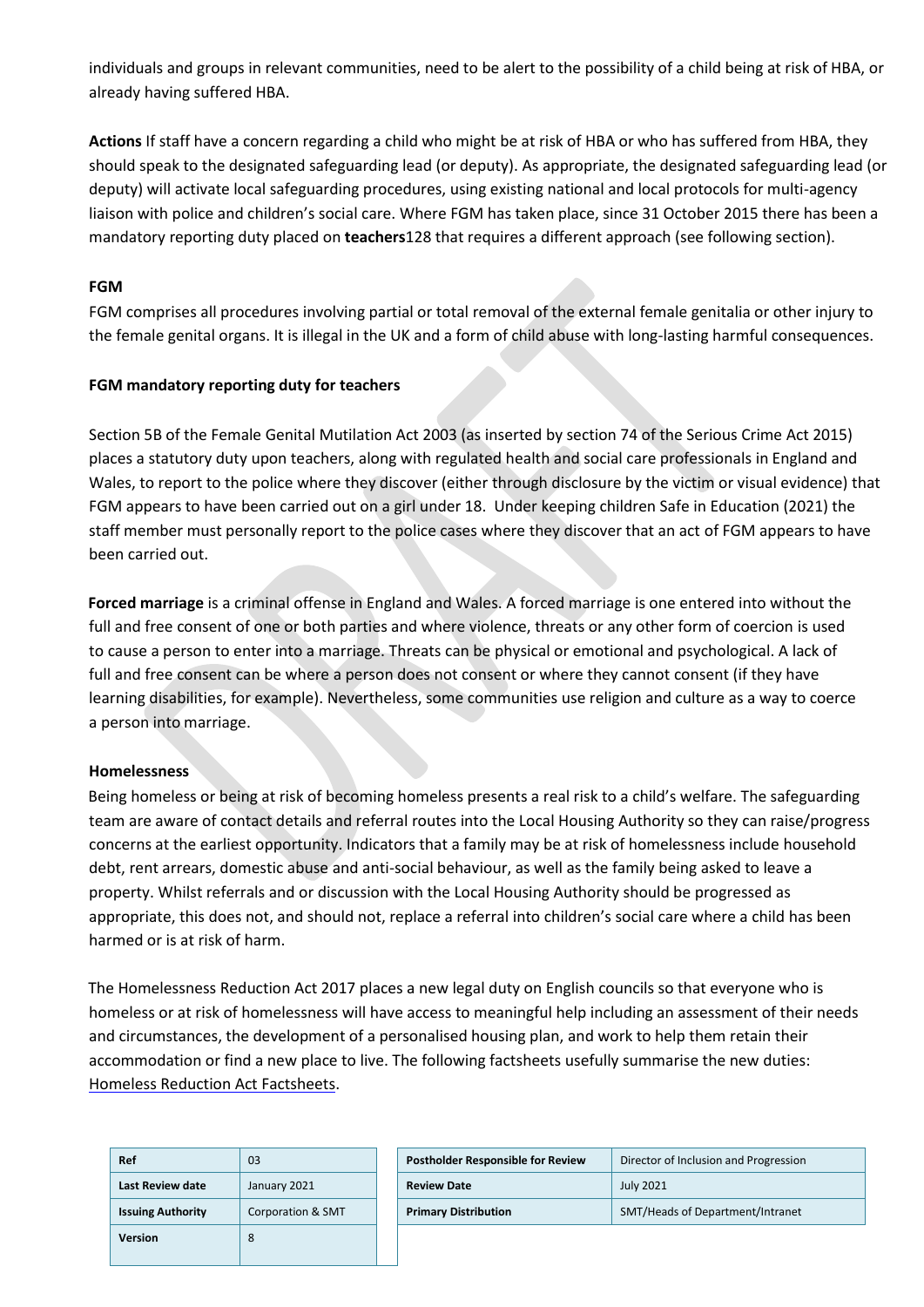[Th](https://www.gov.uk/government/publications/homelessness-reduction-bill-policy-factsheets)e new duties shift focus to early intervention and encourage those at risk to seek support as soon as possible before they are facing a homelessness crisis.

Most College staff will be considering homelessness in the context of children who live with their families, and intervention will be on that basis. However, it should also be recognised in some cases 16- and 17-year-olds could be living independently from their parents or guardians, for example through their exclusion from the family home, and will require a different level of intervention and support. Children's services will be the lead agency for these young people and the designated safeguarding lead (or a deputy) should ensure appropriate referrals are made based on the child's circumstances. The Ministry of Housing, Communities and Local Government have [published joint statutory guidance on t](https://www.gov.uk/government/publications/provision-of-accommodation-for-16-and-17-year-olds-who-may-be-homeless-and-or-require-accommodation)he provision of accommodation for 16 and 17 year olds who may be homeless and/ or require accommodatio[n: here.](https://www.gov.uk/government/publications/homelessness-reduction-bill-policy-factsheets) 

### **Peer on peer abuse**

Children can abuse other children. This is generally referred to as peer-on-peer abuse and this can happen both inside and outside or college or online.

Peer on peer abuse is most likely to include, but may not be limited to:

- bullying (including cyberbullying, prejudice-based and discriminatory bullying).
- abuse in intimate personal relationships between peers.
- physical abuse such as hitting, kicking, shaking, biting, hair pulling, otherwise causing physical harm (this may include an online element which facilitates, threatens and/or encourages physical abuse).
- sexual violence, such as rape, assault by penetration and sexual assault;(this may include an online element which facilitates, threatens and/or encourages sexual violence).
- sexual harassment, such as sexual comments, remarks, jokes and online sexual harassment, which may be standalone or part of a broader pattern of abuse.
- causing someone to engage in sexual activity without consent, such as forcing someone to strip, touch themselves sexually, or to engage in sexual activity with a third party.
- consensual and non-consensual sharing of nudes and semi-nude images and or videos13 (also known as sexting or youth produced sexual imagery).
- up skirting, which typically involves taking a picture under a person's clothing without their permission, with the intention of viewing their genitals or buttocks to obtain sexual gratification, or cause the victim humiliation, distress or alarm; and
- initiation/hazing type violence and rituals (this could include activities involving harassment, abuse or humiliation used as a way of initiating a person into a group and may also include an online element).

Even if there are no reports it does not mean it is not happening, it may be the case that it is just not

| Ref                      | 03                           |
|--------------------------|------------------------------|
| Last Review date         | January 2021                 |
| <b>Issuing Authority</b> | <b>Corporation &amp; SMT</b> |
| Version                  | 8                            |
|                          |                              |

| <b>Ref</b>        | 03                | <b>Postholder Responsible for Review</b> | Director of Inclusion and Progression |
|-------------------|-------------------|------------------------------------------|---------------------------------------|
| Last Review date  | January 2021      | <b>Review Date</b>                       | July 2021                             |
| Issuing Authority | Corporation & SMT | <b>Primary Distribution</b>              | SMT/Heads of Department/Intranet      |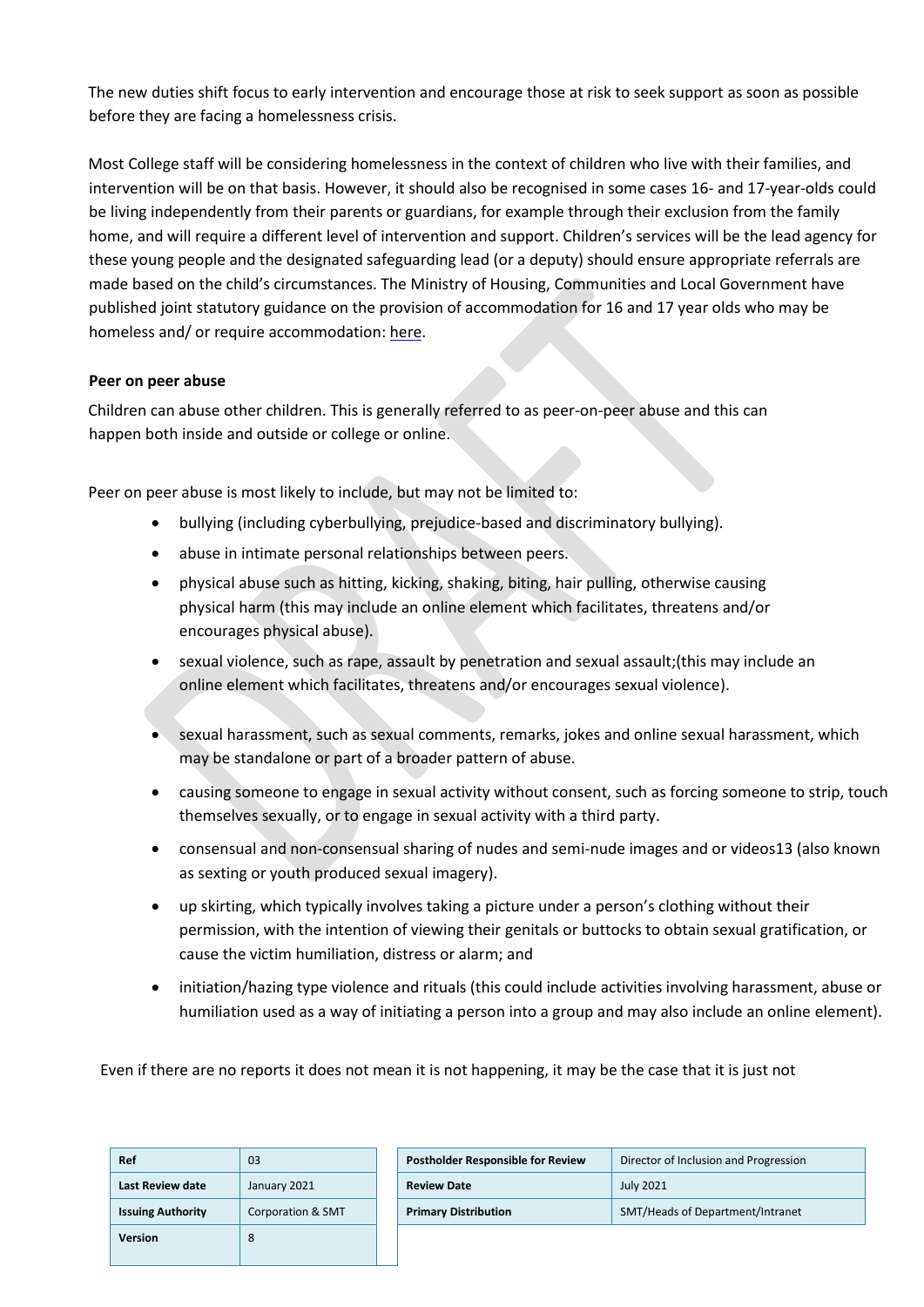being reported. If any staff member has any concerns regarding peer on peer abuse they should immediately speak to a member of the Safeguarding Team. All staff **must** challenge inappropriate behaviours between students and not downplay certain behaviours, e.g. dismissing sexual harassment as "just banter", "just having a laugh" . All staff should reassure students that they are being taken seriously and that they will be supported and kept safe. A student should never be given the impression that they are creating a problem by reporting abuse, sexual violence or sexual harassment. Nor should the student ever be made to feel ashamed for making a report.

 The College will take all allegations seriously and use the Student Behaviour Policy to respond to any students who reports that they are being bullied, abused or harassed.

### **The college response to peer-on-peer abuse:**

Allegations of a student abusing another student, including online abuse.

If a student has reported being abused by another learner, a member of the College Safeguarding team should be contacted immediately. The student reporting the abuse may be advised to report the matter to the police. In some circumstances the Safeguarding Team will contact the Police especially if the student reporting the abuse is vulnerable. If the student is under 18 years their parents may be contacted (the student's wishes will be taken into account when deciding this). A serious consideration of immediate suspension of the alleged abuser will be taken whilst an investigation is undertaken. If the decision is taken not to suspend the student who is the subject of the allegation, a risk assessment will be undertaken, and a risk management plan put into place (coordinated by the Safeguarding Team).If the decision is taken to suspend the student then work will be put online for the student to complete at home. If the police or Children's Social Care or the Adult Protection Unit are undertaking an investigation it is likely that the College will need to wait for the outcome of this before undertaking a College internal investigation (in some cases this takes several months). The safety of other students must be considered in any disciplinary process. Support should be offered to both the student reporting the abuse and the student who is the subject of the allegation in such situations and judgements should not be formed until the outcome of any investigation

# **Sexual violence and sexual harassment between children**

Sexual violence and sexual harassment can occur between two children of **any** age and sex. It can also occur through a group of children sexually assaulting or sexually harassing a single child or group of children.

Children who are victims of sexual violence and sexual harassment will likely find the experience stressful and distressing. This will, in all likelihood, adversely affect their educational attainment. Sexual violence and sexual harassment exist on a continuum and may overlap, they can occur online and offline (both physical and verbal) and are never acceptable. It is important that **all** victims are taken seriously and offered appropriate support. Staff should be aware of the importance of:

| Ref                      | 03                |
|--------------------------|-------------------|
| Last Review date         | January 2021      |
| <b>Issuing Authority</b> | Corporation & SMT |
| Version                  | 8                 |

| Ref               | 03                | <b>Postholder Responsible for Review</b> | Director of Inclusion and Progression |
|-------------------|-------------------|------------------------------------------|---------------------------------------|
| Last Review date  | January 2021      | <b>Review Date</b>                       | July 2021                             |
| Issuing Authority | Corporation & SMT | <b>Primary Distribution</b>              | SMT/Heads of Department/Intranet      |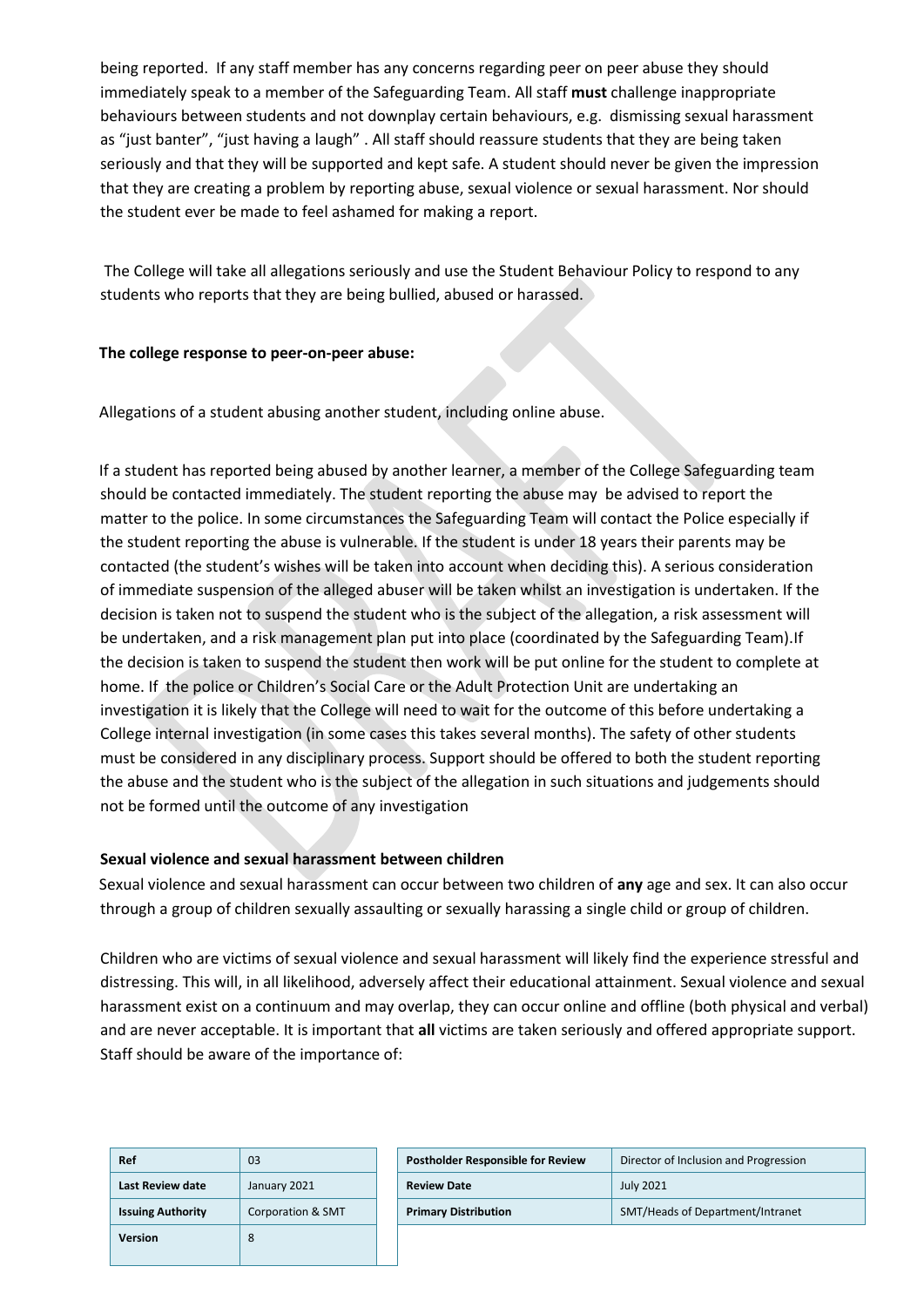- making clear that sexual violence and sexual harassment is **not** acceptable, will never be tolerated and is not an inevitable part of growing up.
- not tolerating or dismissing sexual violence or sexual harassment as "banter", "part of growing up", "just having a laugh" or "boys being boys".
- challenging behaviours (potentially criminal in nature), such as grabbing bottoms, breasts and genitalia, flicking bras and lifting up skirts (up skirting). Dismissing or tolerating such behaviours risks normalising them.

When referring to sexual violence we are referring to sexual offences under the Sexual Offences Act 2003 as described below:

**Rape:** A person (A) commits an offence of rape if: he intentionally penetrates the vagina, anus or mouth of another person (B) with his penis, B does not consent to the penetration and A does not reasonably believe that B consents.

**Assault by Penetration**: A person (A) commits an offence if: s/he intentionally penetrates the vagina or anus of another person (B) with a part of her/his body or anything else, the penetration is sexual, B does not consent to the penetration and A does not reasonably believe that B consents.

**Sexual Assault:** A person (A) commits an offence of sexual assault if: s/he intentionally touches another person (B), the touching is sexual, B does not consent to the touching and A does not reasonably believe that B consents.

# **What is consent?**

Consent is about having the freedom and capacity to choose. Consent to sexual activity may be given to one sort of sexual activity but not another, e.g.to vaginal but not anal sex or penetration with conditions, such as wearing a condom. Consent can be withdrawn at any time during sexual activity and each time activity occurs. Someone consents to vaginal, anal or oral penetration only if s/he agrees by choice to that penetration and has the freedom and capacity to make that choice.

#### **Sexual harassment**

When referring to sexual harassment we mean 'unwanted conduct of a sexual nature' that can occur online and offline. When we reference sexual harassment, we do so in the context of child-on-child sexual harassment. Sexual harassment is likely to: violate a child's dignity, and/or make them feel intimidated, degraded or humiliated and/or create a hostile, offensive or sexualised environment. Whilst not intended to be an exhaustive list, sexual harassment can include:

- sexual comments, such as: telling sexual stories, making lewd comments, making sexual remarks about clothes and appearance and calling someone sexualised names.
- sexual "jokes" or taunting.
- physical behaviour, such as: deliberately brushing against someone, interfering with someone's clothes (schools and colleges should be considering when any of this crosses a line into sexual

| Ref                      | 03                | <b>Postholder Responsible for Review</b> | Director of Inclusion and Progression |
|--------------------------|-------------------|------------------------------------------|---------------------------------------|
| Last Review date         | January 2021      | <b>Review Date</b>                       | <b>July 2021</b>                      |
| <b>Issuing Authority</b> | Corporation & SMT | <b>Primary Distribution</b>              | SMT/Heads of Department/Intranet      |
| <b>Version</b>           | 8                 |                                          |                                       |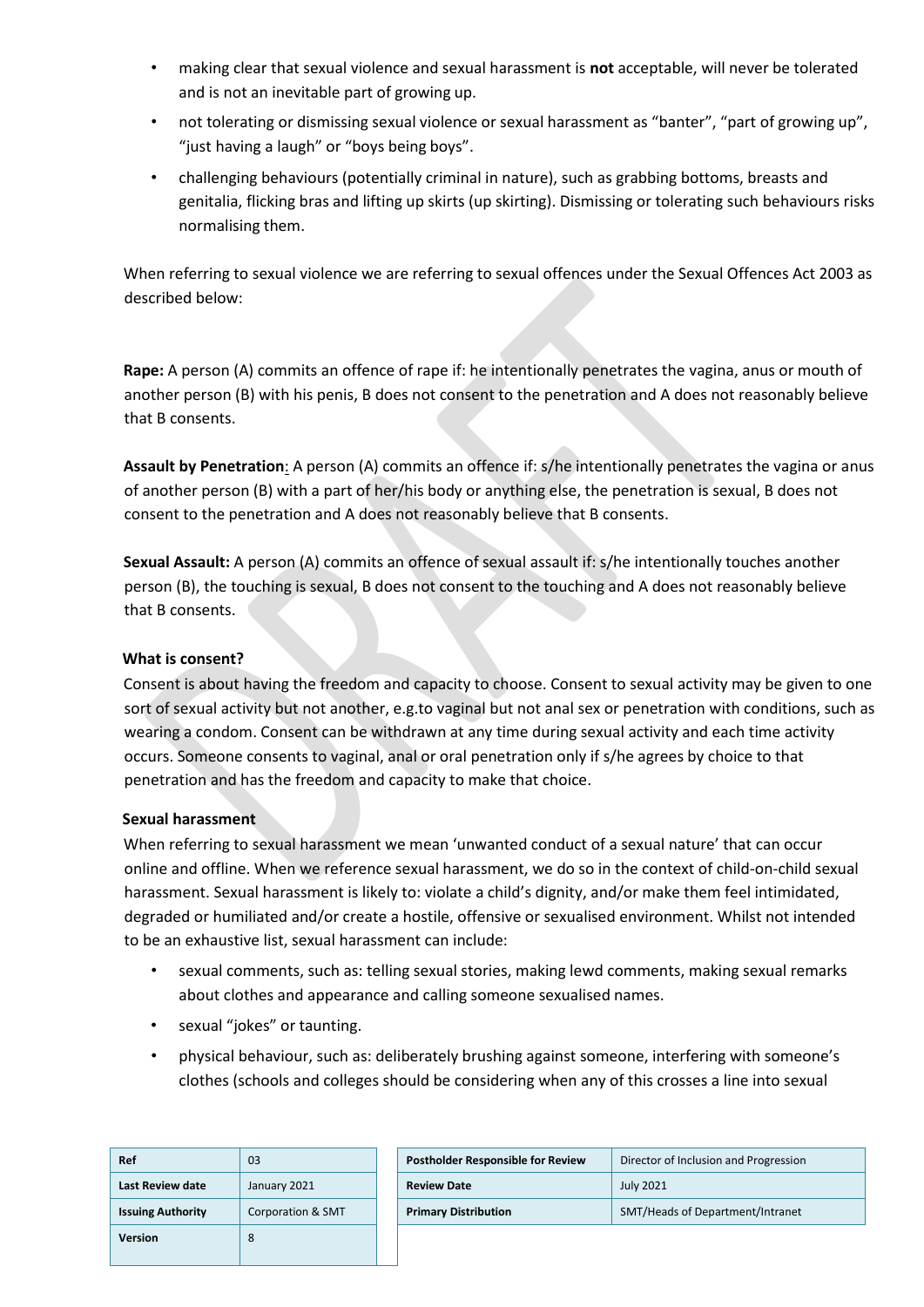violence - it is important to talk to and consider the experience of the victim) and displaying pictures, photos or drawings of a sexual nature.

• online sexual harassment. This may be standalone, or part of a wider pattern of sexual harassment and/or sexual violence.

### It may include:

- non-consensual sharing of sexual images and videos.
- sexualised online bullying.
- unwanted sexual comments and messages, including, on social media.
- sexual exploitation; coercion and threats

Expert and professional organisations are best placed to provide up-to-date guidance and practical support on specific safeguarding issues. The Colleges and all staff can access broad government guidance on the issues listed via th[e www.gov.uk webs](http://www.gov.uk/)ite, Keeping Children safe in Education guidance

# **Mental Health**

All staff should also be aware that mental health problems can, in some cases, be an indicator that a child has suffered or is at risk of suffering abuse, neglect or exploitation.

Only appropriately trained professionals should attempt to make a diagnosis of a mental health problem. Staff, however, are well placed to observe children day-to-day and identify those whose behaviour suggests that they may be experiencing a mental health problem or be at risk of developing one.

Where children have suffered abuse and neglect, or other potentially traumatic adverse childhood experiences, this can have a lasting impact throughout childhood, adolescence and into adulthood. It is key that staff are aware of how these children's experiences, can impact on their mental health, behaviour and education.

If staff have a mental health concern about a child that is also a safeguarding concern, immediate action should be taken, following this policy and speaking to the designated safeguarding lead or a deputy.

# **11.Online Safety**

The use of technology has become a significant component of many safeguarding issues.

It is essential that children and vulnerable adults are safeguarded from potentially harmful and inappropriate online material. The College's responsibility is to protect and educate students, and staff in their use of technology and establishes mechanisms to identify, intervene in, and escalate any concerns where appropriate.

| Ref                      | 03                |
|--------------------------|-------------------|
| Last Review date         | January 2021      |
| <b>Issuing Authority</b> | Corporation & SMT |
| Version                  | 8                 |
|                          |                   |

| Ref               | 03                | <b>Postholder Responsible for Review</b> | Director of Inclusion and Progression |
|-------------------|-------------------|------------------------------------------|---------------------------------------|
| Last Review date  | January 2021      | <b>Review Date</b>                       | July 2021                             |
| Issuing Authority | Corporation & SMT | <b>Primary Distribution</b>              | SMT/Heads of Department/Intranet      |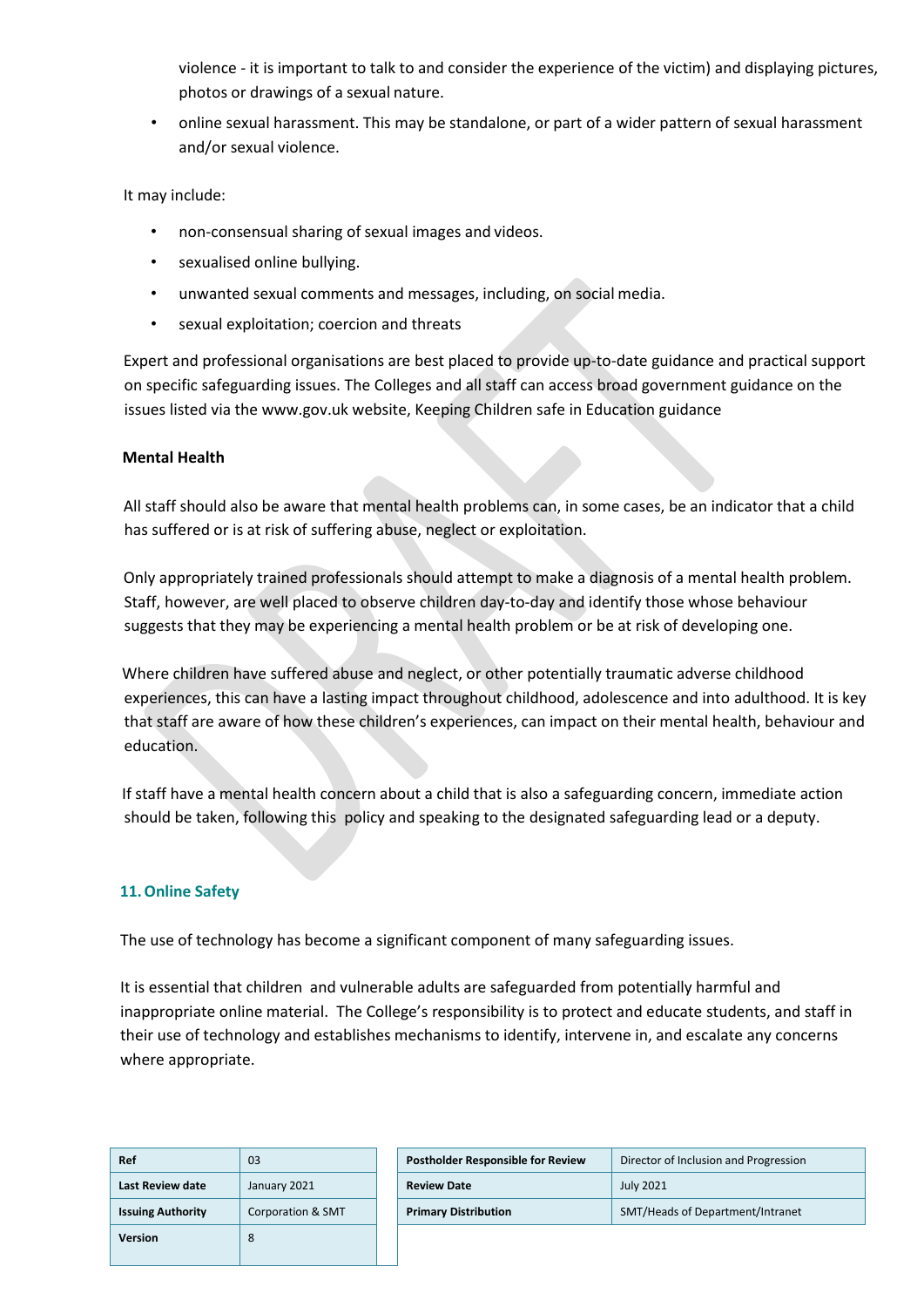The breadth of issues classified within online safety is considerable, but can be categorised into four areas of risk:

- **content:** being exposed to illegal, inappropriate or harmful content, for example: pornography, fake news, racism, misogyny, self-harm, suicide, anti-Semitism, radicalisation and extremism.
- **contact:** being subjected to harmful online interaction with other users; for example: peer to peer pressure, commercial advertising and adults posing as children or young adults with the intention to groom or exploit them for sexual, criminal, financial or other purposes.
- **conduct:** personal online behaviour that increases the likelihood of, or causes, harm; for example, making, sending and receiving explicit images(e.g., consensual and non-consensual sharing of nudes and semi-nudes and/or pornography, sharing other explicit images and online bullying; and
- **commerce**  risks such as online gambling, inappropriate advertising, phishing and or financial scams.

The College is doing all that it reasonably can to limit student's exposures to the above risks and has the appropriate filters and monitoring systems in place. Students and staff have been given training how to keep themselves on safe online.

# **12. Receiving an allegation about a member of staff**

**A safeguarding allegation is any information which indicates that a member of staff (including supply staff and volunteers) may have:** 

- Behaved in a way that has or may have harmed a child or vulnerable adult
- Possibly committed a criminal offence against/related to a child/ vulnerable adult
- Behaved towards a child or children in a way which indicates she/he would pose a risk of harm if they work regularly or closely with children and vulnerable adults.

Any member of staff who receives an allegation of a safeguarding nature about another member of staff should follow the procedures for dealing with a concern and then report the concern immediately to the Designated Senior Lead for safeguarding or in their absence the Director of Human Resources

# **Responsibilities of Human Resources and Designated Senior Lead with regards to Allegations of Abuse against Members of Staff.**

The College recognises that an allegation of abuse made against a member of staff may be made for a variety of reasons and that the facts of the allegation may or may not be true. It is imperative that those dealing with an allegation maintain an open mind, and that investigations are thorough and dealt with quickly, in a fair and consistent way that provides effective protection for the child and at the same time supports the person who is the subject of the allegation.

The College has a duty of care to their employees and will provide effective support for anyone facing an allegation and provide the employee with a named contact if they are suspended.

| Ref                      | 03                           | <b>Postholder Responsible for Review</b> | Director o       |
|--------------------------|------------------------------|------------------------------------------|------------------|
| Last Review date         | January 2021                 | <b>Review Date</b>                       | <b>July 2021</b> |
| <b>Issuing Authority</b> | <b>Corporation &amp; SMT</b> | <b>Primary Distribution</b>              | SMT/Head         |
| <b>Version</b>           | 8                            |                                          |                  |

| Ref               | 03                | <b>Postholder Responsible for Review</b> | Director of Inclusion and Progression |
|-------------------|-------------------|------------------------------------------|---------------------------------------|
| Last Review date  | January 2021      | <b>Review Date</b>                       | July 2021                             |
| Issuing Authority | Corporation & SMT | <b>Primary Distribution</b>              | SMT/Heads of Department/Intranet      |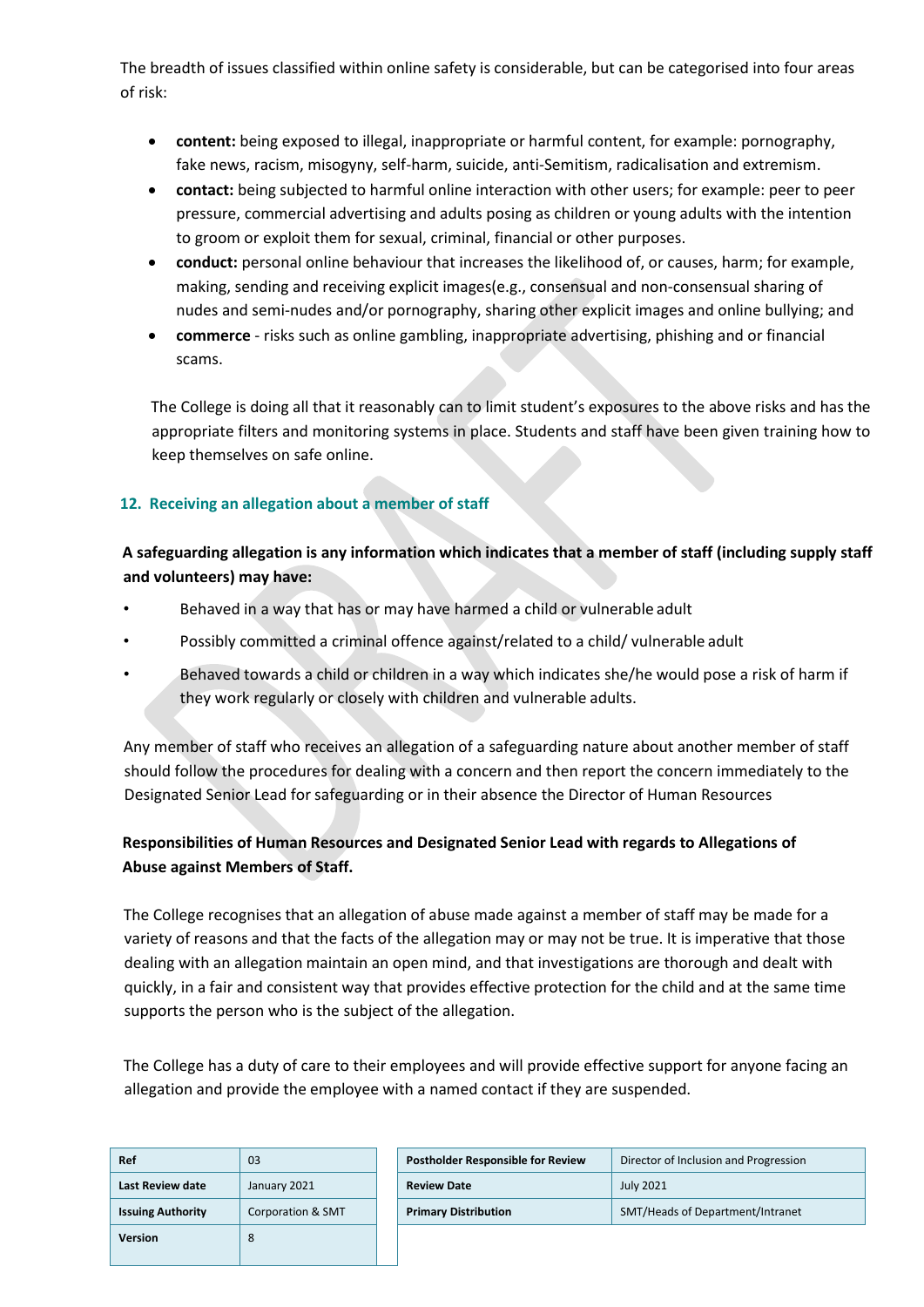In the event an allegation of a safeguarding nature is made against a member of staff it must be reported immediately to the Designated Senior Lead for Safeguarding who will notify the Principal and Director of Human Resources. If the Principal is the person against whom the allegation is made the senior staff member with Lead Responsibility for safeguarding will take appropriate advice and inform the Chair of Corporation

Any necessary disciplinary action or investigation will be conducted in accordance with the existing staff disciplinary procedures.

# **Initial Assessment to be carried out by the Designated Senior Lead**

The Designated Senior Person should make an initial assessment of the allegation, consulting with the Principal and the Director of Human Resources. Where the allegation is considered to be either a potential criminal act or indicates that the child or person has suffered, is suffering or is likely to suffer significant harm, the matter should be reported within 24 hours to the HSCP, Local Authority Designated Officer (LADO) or other appropriate supporting agencies where appropriate**.** 

Obtain written details of the allegation from the person who received it, ensuring they are signed and dated where possible. Record information about times, dates, locations and names of potential witnesses.

It is important that the designated senior person does not investigate the allegation. The initial assessment should be on the basis of the information received and is to be used to support the decision whether or not the allegation warrants further investigation.

# **13. Enquiries and Investigations with regards to staff**

Child or young or vulnerable adult protection enquiries by social services or the police are not to be confused with internal, disciplinary enquiries by the College. The College may be able to use the outcome of external agency enquiries as part of its own procedures. The child protection agencies, including the police, have no power to direct the College to act in a particular way; however, the College should assist the agencies with their enquiries.

The College shall hold in abeyance its own internal enquiries while the formal police or social services investigations proceed; to do otherwise may prejudice the investigation. Any internal enquiries will conform with the existing staff disciplinary procedures.

Where an allegation of a safeguarding nature has been made against a member of staff, the Director of Human Recourses and Designated Senior Lead will oversee the investigation jointly and at the conclusion of the investigation or any disciplinary action, consider whether there are any matters arising from it that could lead to the improvement of the College's procedures/ policies and if there are any matters arising which should be drawn to the attention of the HSCP.

If there is an investigation by an external agency, for example the police, the Designated Senior Lead should

| Ref                      | 03                |
|--------------------------|-------------------|
| Last Review date         | January 2021      |
| <b>Issuing Authority</b> | Corporation & SMT |
| Version                  | 8                 |

| Ref               | 03                | <b>Postholder Responsible for Review</b> | Director of Inclusion and Progression |
|-------------------|-------------------|------------------------------------------|---------------------------------------|
| Last Review date  | January 2021      | <b>Review Date</b>                       | <b>July 2021</b>                      |
| Issuing Authority | Corporation & SMT | <b>Primary Distribution</b>              | SMT/Heads of Department/Intranet      |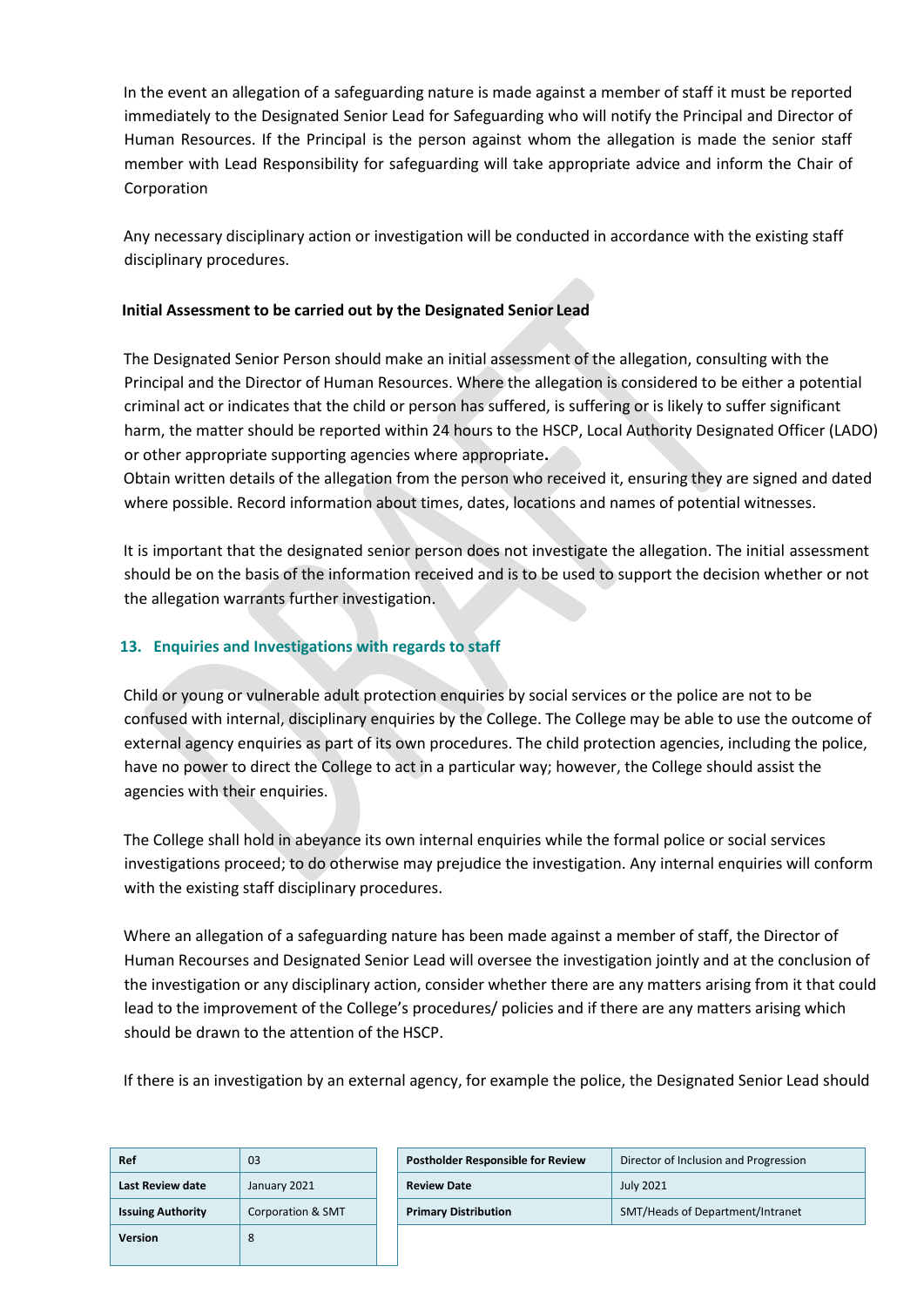normally be involved in, and contribute to, the inter-agency strategy discussions. The Designated Senior Lead is responsible for ensuring that the College gives every assistance with the agency's enquiries. He/she will ensure that appropriate confidentiality is maintained in connection with the enquiries, in the interests of the member of staff about whom the allegation is made. The Designated Senior Lead or Director of Human Resources shall advise the member of staff that he/she should consult with a representative, for example, a trade union.

Subject to any conditions set by the police or other investigating agency, the designated person will:

- Inform the child/person or parent/carer making the allegation that the investigation is taking place and what the likely process will involve.
- Ensure that the parents/carers of a child/vulnerable adult making the allegation have been informed that the allegation has been made and what the likely process will involve
- Inform the member of staff against whom the allegation was made of the fact that the investigation is taking place and what the likely process will involve.
- Where appropriate inform the Corporation and/or a designated member of the Corporation of the outcome of the investigation.
- Keep a written record of the action taken in connection with the allegation. Follow latest advice/ Guidance from the Department of Education regarding managing allegations of abuse against teachers and other staff.

### **14. Record Keeping**

The staff member may also be requested to complete a Record of Concern form (these can be located on the Safeguarding SharePoint site). The report should contain as much information as possible including observations (including physical signs of apparent abuse). It should not include opinions, personal interpretations and assumptions.

- name and position of the person who reported the matter the date / time
- the place where the alleged abuse happened his/her name and the names of others present
- the name of the complainant and, where different, the name of the person who has allegedly been abused
- the nature of the alleged abuse
- a description of any injuries observed indicate on a diagram to indicate the position of any injuries
- the account, which has been given of the allegation

Some students with additional support needs may need different treatment to others e.g., in the way their physical/mental condition might mask possible abuse.

The completed form should be delivered immediately either by hand, in a sealed envelope or via college

| Ref                      | 03                           | <b>Postholder Responsible for Review</b> | Director o       |
|--------------------------|------------------------------|------------------------------------------|------------------|
| <b>Last Review date</b>  | January 2021                 | <b>Review Date</b>                       | <b>July 2021</b> |
| <b>Issuing Authority</b> | <b>Corporation &amp; SMT</b> | <b>Primary Distribution</b>              | SMT/Head         |
| <b>Version</b>           | 8                            |                                          |                  |
|                          |                              |                                          |                  |

| Ref               | 03                | <b>Postholder Responsible for Review</b> | Director of Inclusion and Progression |
|-------------------|-------------------|------------------------------------------|---------------------------------------|
| Last Review date  | January 2021      | <b>Review Date</b>                       | <b>July 2021</b>                      |
| Issuing Authority | Corporation & SMT | <b>Primary Distribution</b>              | SMT/Heads of Department/Intranet      |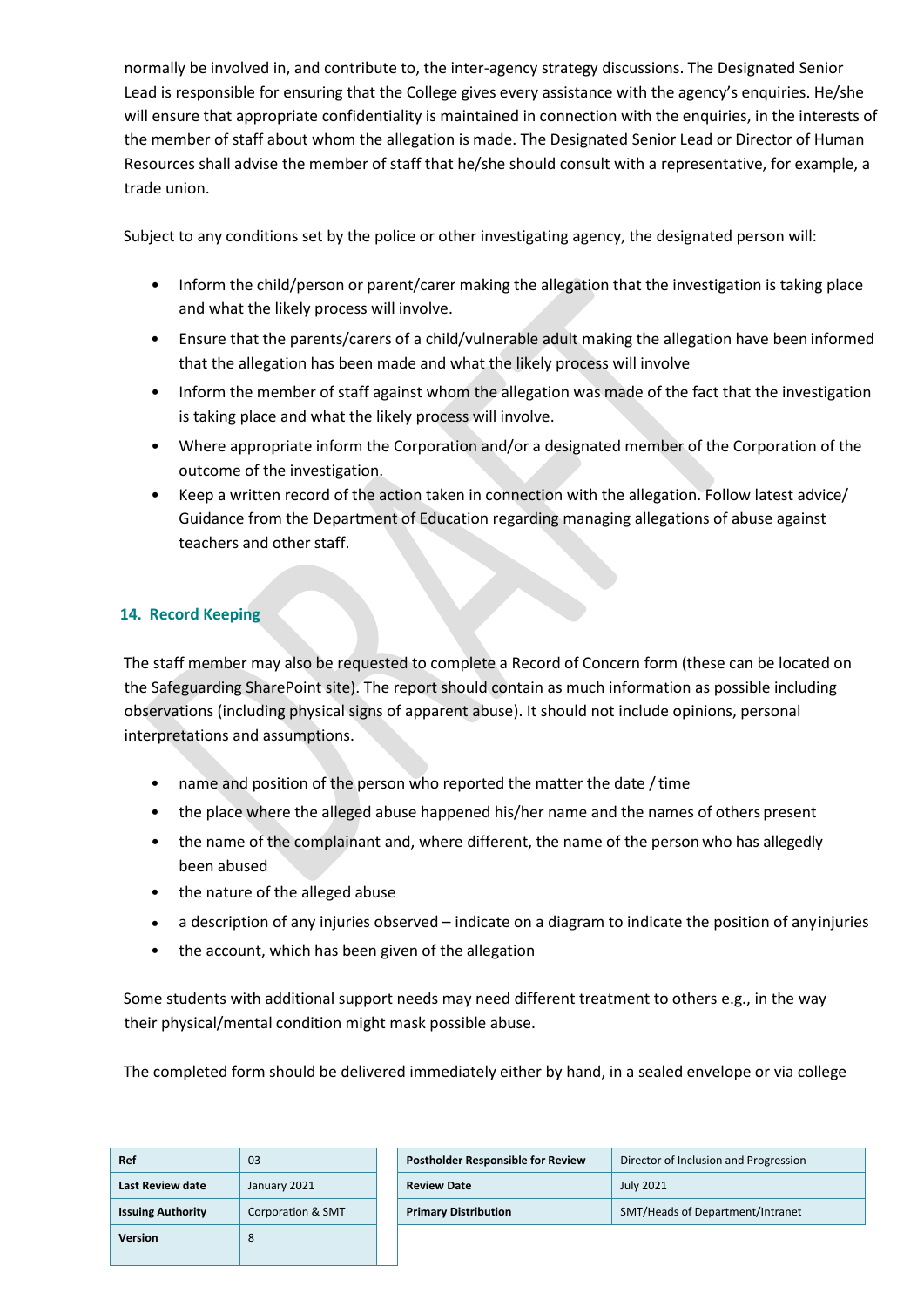email marked confidential to the member of the safeguarding team. No copies of notes taken should be retained by the member of staff or volunteer.

Details of the suspicions or allegations of abuse should be reported to the Designated Safeguarding Lead or the Deputy Safeguarding Leads without delay. The Safeguarding Lead will decide whether to make a referral to Children's Services: Safeguarding and Specialist Services, Adult Services or the Police. The student or parents may wish to separately refer their concern to the police.

If it is decided to make a referral to Children's Services: Safeguarding and Specialist Services, this will be discussed with the parents, unless it is considered to do so might place the child, young person or vulnerable adult at increased risk of significant harm by:

- The behavioural response it prompts e.g., a child, young person or vulnerable adult being subjected to abuse, maltreatment or threats / forced to remain silent if alleged abuser informed
- Leading to an unreasonable delay
- Leading to the risk of loss of evidential material.

(The College may also consider not informing parent(s)/carer(s) where this would place a member of staff at risk).

If the allegations raised are against other children, the college will follow section 4.4 of the Hertfordshire Safeguarding Children Partnership Procedures Manual – Children Who Abuse Others. If a child is in immediate danger or is at risk of harm a referral should be made to Children's Services and/or the police immediately. Anyone can make a referral. Where referrals are not made by the Designated Safeguarding Lead, they should be informed as soon as possible that a referral has been made.

# **Children's Services (including out of hours) 0300 123 4043**

# **15. Concerns or disclosures in relation to a Student over 18 years**

A student over 18 may wish to involve the police. In this case, the College's role is to support the student through the process and direct the student, if appropriate, to other supporting agencies e.g. counselling, well woman/man clinic etc. If there is a risk to students, the College will initiate the appropriate action.

| Ref                      | 03                | <b>Postholder Responsible for Review</b> | Director of Inclusion and Progression |
|--------------------------|-------------------|------------------------------------------|---------------------------------------|
| <b>Last Review date</b>  | January 2021      | <b>Review Date</b>                       | <b>July 2021</b>                      |
| <b>Issuing Authority</b> | Corporation & SMT | <b>Primary Distribution</b>              | SMT/Heads of Department/Intranet      |
| <b>Version</b>           | 8                 |                                          |                                       |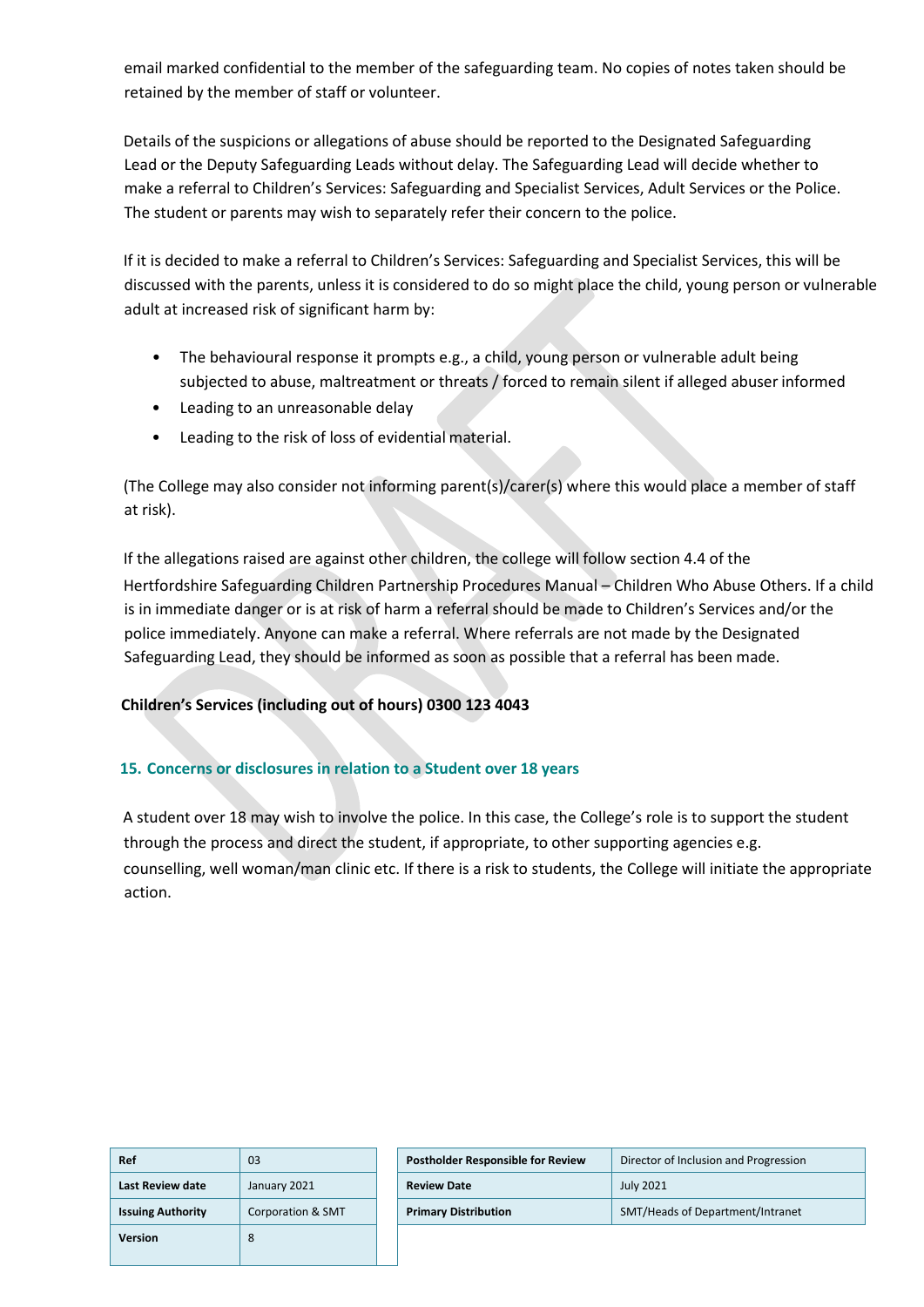# **16. Concerns or disclosures in relation to a student in relation to a student with learning difficulties and/or physical or mental impairments, aged 18 or over.**

The College understands that children with special needs and disabilities can face additional safeguarding challenges. These may include:

- Recognising that behaviour presented may be indicators of abuse and all avenues should be explored
- Being more prone to be isolated
- Having difficulty in communicating concerns of harm and / or abuse

The College has a duty of care towards students with learning difficulties and or physical or mental impairments. The decision to report abuse should not be made by a single person. If abuse is suspected or reported to a member of staff, he/she should discuss the matter with the DSL or a member of the Safeguarding Team before contact with external agencies. The course of action will be a matter of professional judgement.

The member of staff to whom the abuse is revealed should explain the above to the student so that the student is aware that it may not be possible to maintain confidentiality.

# **17. Children Looked After (CLA) and Carers**

Within the college there are some groups of students who are deemed vulnerable, this includes students in care, leaving care or those caring for relatives. The college lead for Looked After Children is the Safeguarding and Wellbeing Manager. All looked after children are supported by the Student Advice and Safeguarding and Wellbeing Manager and the Designated Teacher s who work closely with the curriculum and the Virtual Schools Personal Advisors to ensure these students are fully supported.

# **18. Private fostering**

Private Fostering is an arrangement made between the parent and the private foster carer, who then becomes responsible for caring for the young person in such a way as to safeguard and promote his/her welfare.

A privately fostered child means a child under the age of 16 (under 18 if they're disabled) who is cared for and provided with accommodation by someone other than; a parent, a close person who is not a parent but has parental responsibility, a close relative, for more than 28 days and where the care is intended to continue and without the involvement of a local authority.

It is a statutory duty for us at the College to inform the Local Authority – Children's Services where we are made aware of a young person who may be subject to a private fostering arrangement.

| Ref                      | 03                           |
|--------------------------|------------------------------|
| Last Review date         | January 2021                 |
| <b>Issuing Authority</b> | <b>Corporation &amp; SMT</b> |
| Version                  | 8                            |
|                          |                              |

| Ref               | 03                | <b>Postholder Responsible for Review</b> | Director of Inclusion and Progression |
|-------------------|-------------------|------------------------------------------|---------------------------------------|
| Last Review date  | January 2021      | <b>Review Date</b>                       | July 2021                             |
| Issuing Authority | Corporation & SMT | <b>Primary Distribution</b>              | SMT/Heads of Department/Intranet      |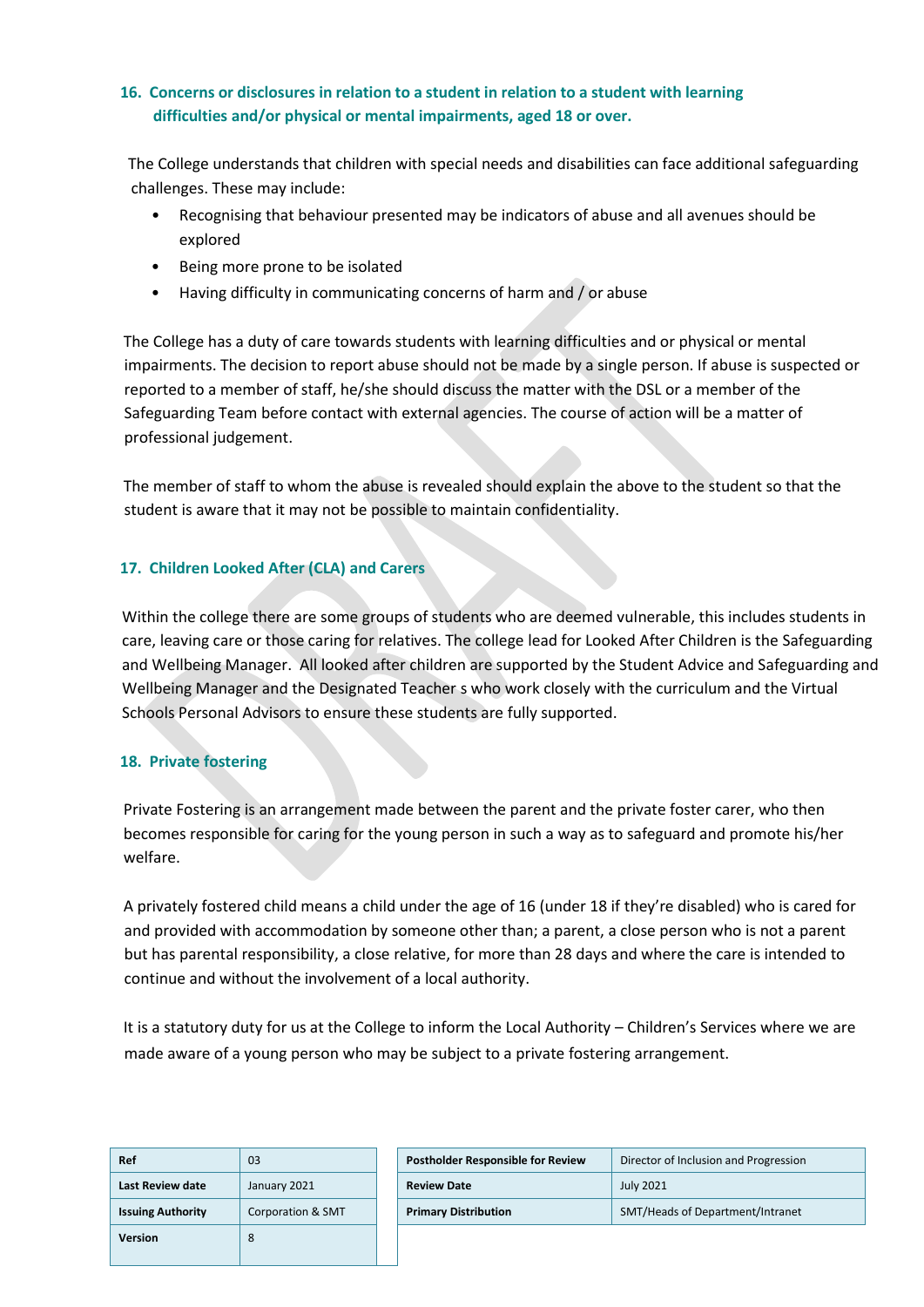#### **19. Reporting to the DSL**

Any suspicions or allegations should be formally reported to the DSL, Nicola Caiger as soon as possible with a view to contacting the local Children's Services or Adult Care Services of Hertfordshire County Council (or the appropriate local authority) within 24 hours, Police (cases where a crime may have been committed) and to the Channel programme where there is a radicalisation concern.

The DSL will keep an electronic record of the date and time the report is made. The report must include the name and position of the person to whom the matter is reported.

If, for whatever reason, the Designated Senior Lead is unavailable, there are 2 Deputy Designated Senior Leads: Emily Slater and Roxanne Lowe.

ProMonitor an[d safe@oaklands.ac.uk](mailto:safe@oaklands.ac.uk) are monitored by the Safeguarding officers from 8.30am - 5pm (Monday – Thursday) and 8.30am – 4.30pm (Friday).

If the report needs to be made outside of working hours and either the Duty Manager, the DSL or Deputy DSL cannot be contacted, the individual staff member must take personal responsibility to ensure that suspicions of abuse are reported to Children's Services or Adult Care Services at Hertfordshire County Council or to the relevant local authority. They should be contacted on 0300 123 4043.This call centre is open 8am to 8pm Monday to Friday and 9am to 4pm on Saturday. At all other times calls will be automatically diverted to the emergency duty team.

If there are immediate concerns regarding risk to life, including to self and others, please contact emergency services on 999.

You should also email the DSL with the relevant information

| Ref                      | 03                | <b>Postholder Responsible for Review</b> | Director of Inclusion and Progression |
|--------------------------|-------------------|------------------------------------------|---------------------------------------|
| Last Review date         | January 2021      | <b>Review Date</b>                       | <b>July 2021</b>                      |
| <b>Issuing Authority</b> | Corporation & SMT | <b>Primary Distribution</b>              | SMT/Heads of Department/Intranet      |
| <b>Version</b>           | 8                 |                                          |                                       |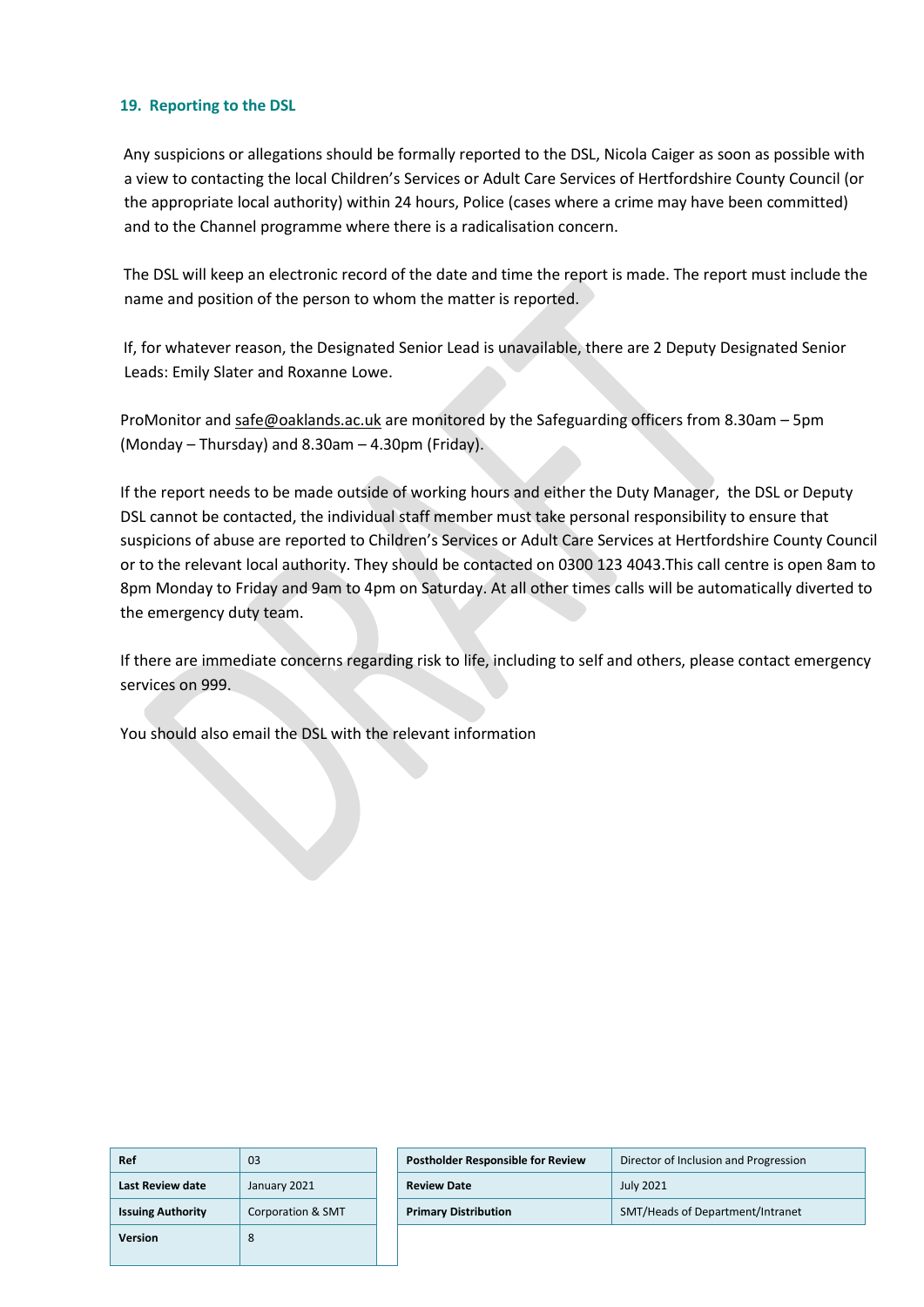#### **20. Use of External Contractors**

Where Contractors are employed by the College, it is the responsibility of the Director of Human Resources to ensure that the companies have undertaken appropriate checks on their employees. For those providing a service (e.g., for catering, car park management, cleaning) all employees should be DBS checked.

For contractors engaged to undertaken work on a short-term basis (e.g., builders), risk assessments are carried out. Entry and exit routes of contractors are agreed, and they are not allowed to leave their workplace except at agreed times.

#### **21. The College's Response to (UKAD) UK Anti-Doping in Sport**

#### **Testing Procedures**

There are modifications to the test procedures for athletes who are minors (defined as a young person under the age of 18)

Minors will be tested in the same way as other athletes, except for a few modifications to the sample collection process.

#### **The College's Compliance with Anti-Doping in Sport**

The World Anti-Doping Code International Standard for Testing and Investigations (ISTI) is mandatory international standard developed as part of the World Anti-Doping Programme.

There are modifications to the testing procedures for athletes who are minors (defined as those under the age of 18) and these are outlined below.

#### **Sample Collection Process**

**Modifications for** *Athlete***s who are** *Minors (taken from The ISTI Document, WADA, January 2021).* 

#### **C.1 Objective**

To ensure that the particular needs of *Athlete*s who are *Minors* are met in relation to the provision of a

*Sample*, where possible, without compromising the integrity of the *Sample* Collection Session*.* 

# **C.2 Scope**

Determining whether modifications are necessary starts with identification of situations where *Sample* collection involves *Athlete*s who are *Minors* and ends with modifications to *Sample*  collection procedures where necessary and where possible.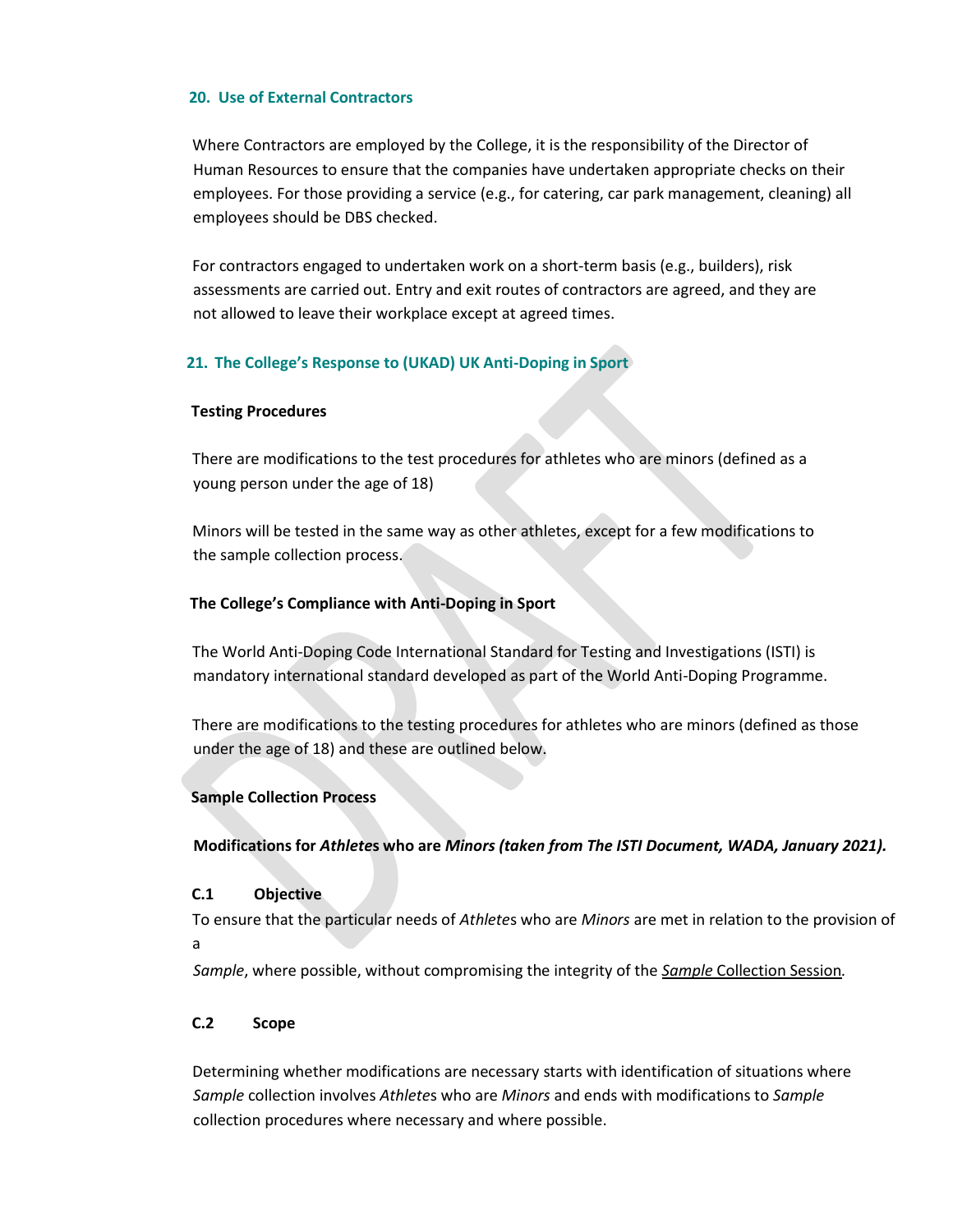# **C.3 Responsibility**

The *Testing* Authority has responsibility for ensuring, when possible, that the DCO has any information necessary to conduct a *Sample* Collection Session with an *Athlete* who is a *Minor*. This includes confirming wherever necessary that the parental consent for *Testing* any participating *Athlete* who is a *Minor*.

### **C.4 Requirements**

C.4.1 All aspects of notification and *Sample* collection for *Athlete*s who are *Minors* shall be carried out in accordance with the standard notification and *Sample* collection procedures unless modifications are necessary due to the *Athlete* being a *Minor*.

C.4.2 In planning or arranging *Sample* collection, the *Sample* Collection Authority and DCO shall consider whether there will be any *Sample* collection for *Athlete*s who are *Minors* that may require modifications to the standard procedures for notification or *Sample* collection.

C.4.3 The DCO and the *Sample* Collection Authority shall have the authority to make modifications as the situation requires when possible and as long as such modifications will not compromise the identity, security or integrity of the *Sample*. All such modifications shall be documented.

C.4.4 Athletes who are Minors should be notified in the presence of an Athlete representative (who is not a Minor) in addition to the DCO/Chaperone and may choose to be accompanied by a representative throughout the entire Sample Collection Session. Even if the Minor declines a representative, the Sample Collection Authority or DCO, as applicable, shall consider whether another third-party ought to be present during notification of the Athlete

C.4.5 Should an *Athlete* who is a *Minor* decline to have a representative present during the collection of a *Sample*, this shall be clearly documented by the DCO. This does not invalidate the Test but shall be recorded.

C.4.6 The DCO shall determine who may be present during the collection of a *Sample* from an *Athlete* who is a *Minor*, in addition to a representative of the DCO/Chaperone who shall be present. A representative of the *Minor* may be present during *Sample* provision (including observing the DCO when the *Minor* is passing the urine *Sample,* but not directly observing the passing of the urine *Sample* unless requested to do so by the *Minor).* The DCO's/Chaperone's representative shall only observe the DCO/Chaperone and shall not directly observe the passing of the *Sample*.

C.4.7 The preferred venue for all Out-of-Competition Testing of a Minor is a location where the presence of an Athlete representative (who is not a Minor) is most likely to be available for the duration of the Sample Collection Session, e.g., a training venue.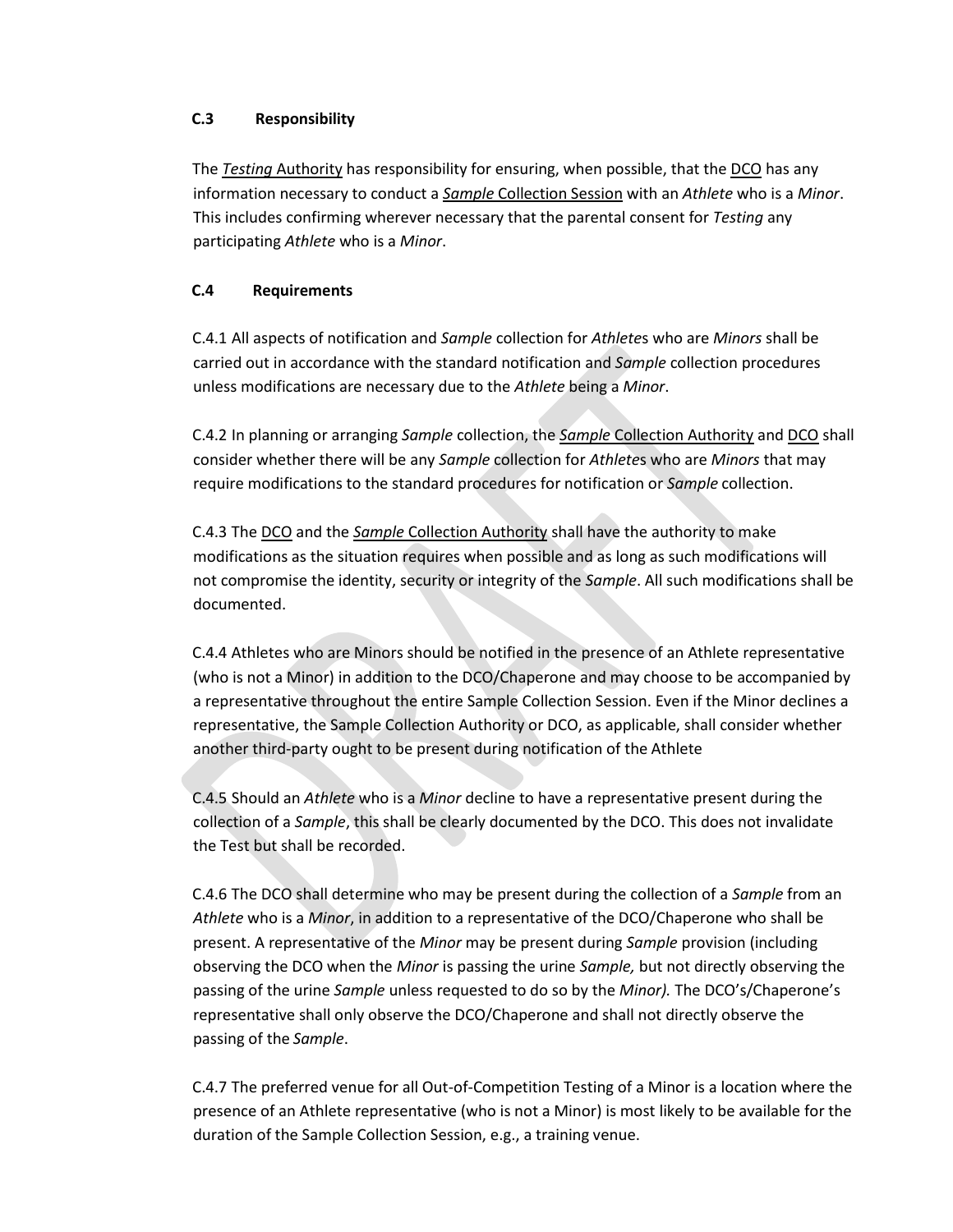The *Sample* Collection Authority shall consider the appropriate course of action when no adult is present at the *Testing* of an *Athlete* who is a *Minor* and shall accommodate the *Athlete* in locating a representative in order to proceed with *Testing.* 

C.4.8 The *Testing* Authority or *Sample* Collection Authority (as applicable) shall consider the appropriate course of action when no *Athlete* representative30(who is not a *Minor*) is present at the *Testing* of an *Athlete* who is a *Minor* (for example by ensuring that more than one *Sample*  Collection Personnel is present during a *Sample* Collection Session of such *Minor Athlete*) and shall accommodate the *Minor* in locating a representative if requested to do so by the *Minor*

#### **What this means for College Staff**

There is always the chance that the ISTI team could come into the College to test one or more of our sports academy students. If they visit outside of normal College hours, Residential staff will act as the chaperone. If they come into College during the day, the student athlete needs to contact either the Residential Team, the Student Advice Team or their Tutors – one of whom will chaperone the student during the testing process.

If a student declines to have a chaperone, this will be clearly documented. Parents/carers/guardians will also be informed if testing is taking place.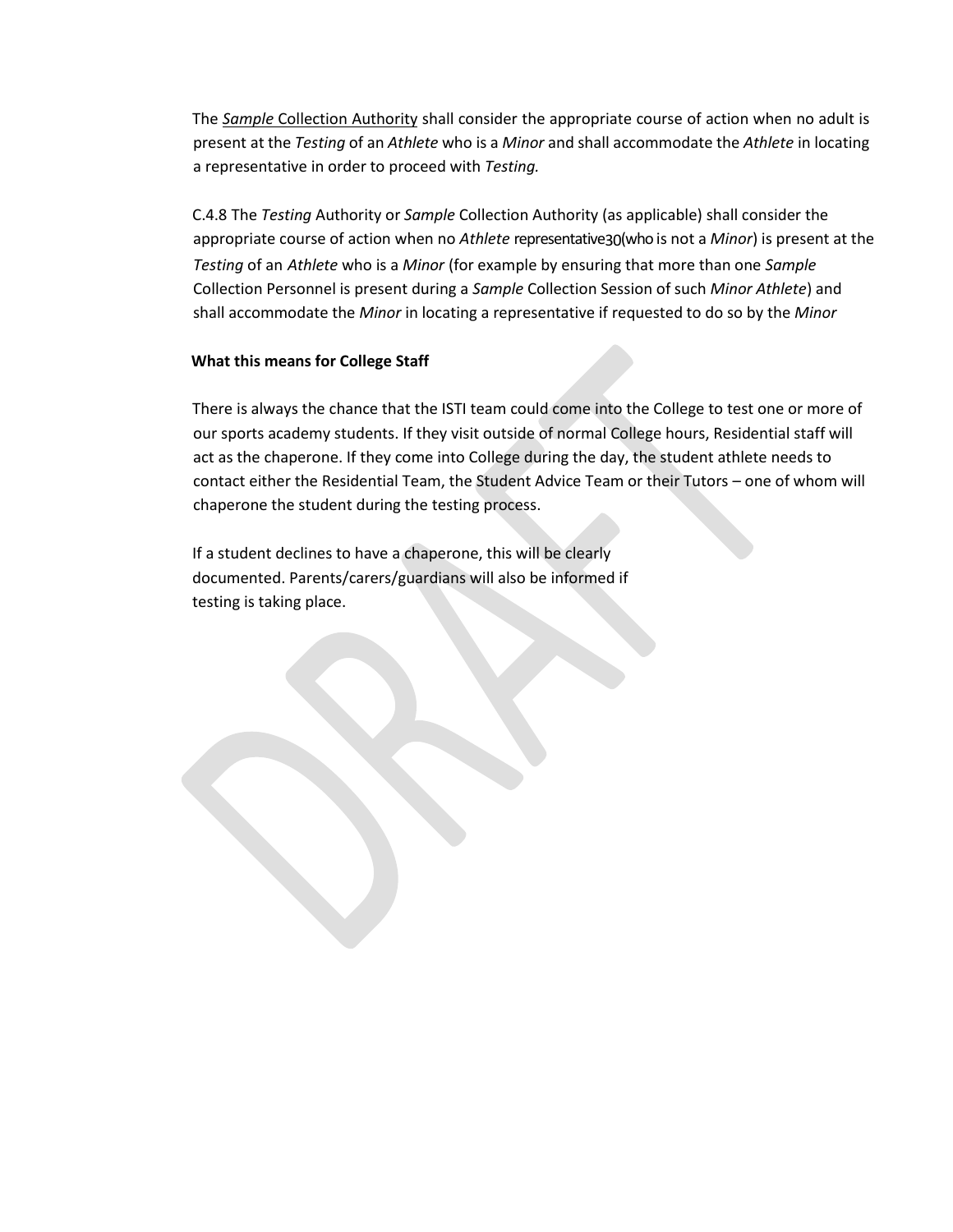# **ANNEX 1: 14-16 Students Participating on a Practical Learning Opportunities Programme (PLO)**

### **4. Purpose**

**4.1** The College recognises the vulnerability of its 14–16-year-old students who come to study for a 3-hour vocational programme and therefore implements additional measures to review and monitor their safety.

### **5. Additional Safeguarding Measures**

**5.1** 14–16-year-old students wear a specific lanyard to identify them within the College premises and in class / workshops.

**5.2** Staff will ensure that registers are marked within the first 15 minutes of each lesson. The teacher will inform the 14-16 Co-ordinator of any absence who will contact the school to confirm this. All correspondence will be logged on Promonitor.

**5.3** Students are not allowed off site or left unattended at break times or allowed to leave early. If a student feels unwell, they are to speak to their tutor who will then inform the 14-16 Coordinator who will liaise with the school to gain permission for them to be collected or sent home.

**5.4** Students will be onsite with other students that will be over 16 and will include adults over the ageof 18. A risk assessment will be completed by the 14-16Coordinator and a copy will be sent to the relevant Head of Department before the student starts their programme.

**5.5** If a student goes off site or is missing from lessons the tutors will contact the 14-16 Coordinator, who will alert the school and their Designated Safeguarding Lead as well as the College's Safeguarding Manager. . Under no circumstances will a student be sent off campus without the school being informed. If a student needs to be removed from the class, the tutor will contact the Head of Department and the 14-16 Coordinator. The school will be contacted, and the student will remain within the student advice hub.

**5.6** It is the responsibility of the Parent/Carer and school to ensure that safe travel arrangements to and from Oaklands College are in place and are shared and agreed with the College.

**5.7** Any safeguarding concerns will be reported to the Designated Safeguarding Lead (DSL) or deputy DSL as per the Safeguarding Policy. The DSL will liaise closely with the DSL from the young person's school. If any emerging safeguarding concerns are raised, the DSL at the student's school will take the lead liaising with external agencies and continue to work closely with the DSL at Oaklands College. The referral must be logged on confidential comments in ProMonitor including the action the School intends to take.

**5.8** The conduct of students towards each other is covered in the College's Student Behaviour and Policy Procedure and any behaviour or disciplinary issues are dealt with accordingly.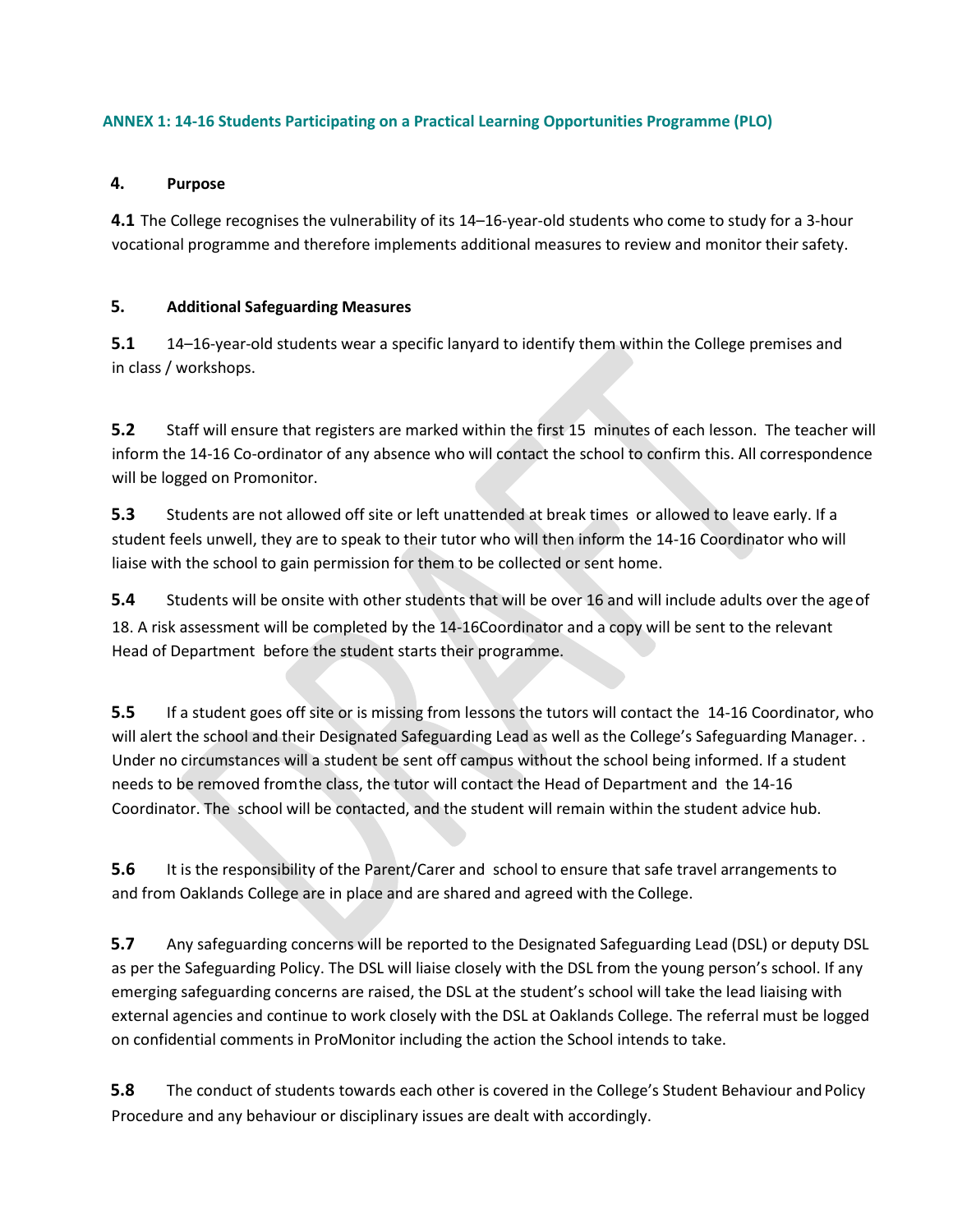#### **ANNEX 2: The Safeguarding Team**



# We're here to help!

If you need to get in touch with someone from the Safeguarding team, please contact us on: safe@oaklands.ac.uk or 01727 735717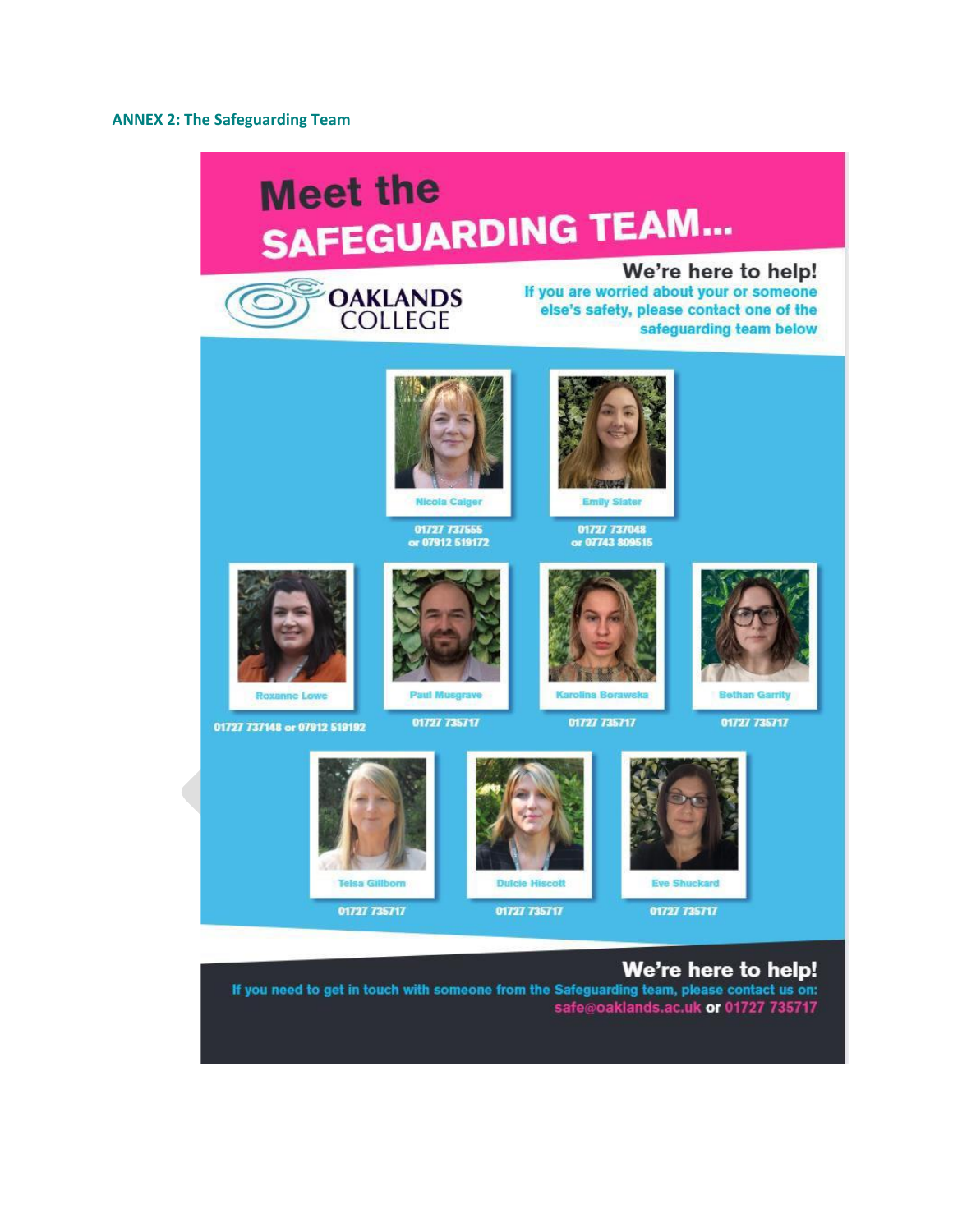#### **Annex 3 – Prevent Strategy**

#### **Purpose**

The purpose of this strategy is to outline our approach to supporting the national 'Prevent' Agenda linked to the safeguarding of our students and staff. This Strategy is written with reference to the Prevent Duty contained within Section 26 of the Counter Terrorism and Security Act 2015. The Duty states that specified authorities including Further Education Colleges, in the exercise of their functions, must have "due regard to the need to prevent people from being drawn into terrorism."

#### **Context**

The aim of this strategy is to:

- 1. Develop an awareness of Prevent in the College
- 2. Recognise current practice which contributes to the Prevent agenda
- 3. Identify areas for improvement
- 4. Develop a coordinated action plan

#### **1. Awareness of Prevent Agenda**

- 1.1 Prevent is 1 of the 4 elements of 'CONTEST', the government's counter-terrorism strategy. The 4 elements are: Pursue, Protect, Prepare and Prevent. It aims to stop people becoming terrorists or supporting terrorism.
- 1.2 The Prevent strategy responds to the ideological challenge we face from terrorism and aspects of extremism, and the threat we face from those who promote these views.
- 1.3 It provides practical help to prevent people from being drawn into terrorism and ensure they are given appropriate advice and support.
- 1.4 It works with a wide range of sectors (including education, criminal justice, faith, charities, online and health) where there are risks of radicalisation.
- 1.5 It covers all forms of terrorism, including far right extremism and some aspects of non-violent extremism.

Source[: https://www.gov.uk/government/publications/prevent-duty-guidance](https://www.gov.uk/government/publications/prevent-duty-guidance)

#### **2 College practice which contributes to Prevent**

- 2.1 The College Safeguarding Policy features reference to the Prevent agenda and all current and future Safeguarding officers will have participated in Prevent training.
- 2.2 The College has strong links with our regional Prevent Coordinator and local Police. The Safeguarding and Wellbeing Manager and College Designated Senior Lead for Safeguarding have the details for contacting 'CHANNEL' a process which supports people at risk of being drawn into terrorism). The College also employs two 0.5 Police Community Support Officers who attend the College on a regular basis to normalise police presence and help maintain trust between students and the police service.
- 2.3 All members of the Student Advice team have completed Prevent training.
- 2.4 All staff have Prevent training, this is covered in the induction session and staff are required to complete an on–line module.
- 2.5 Posters have been provided to College staffrooms to inform and remind staff of the Prevent agenda.